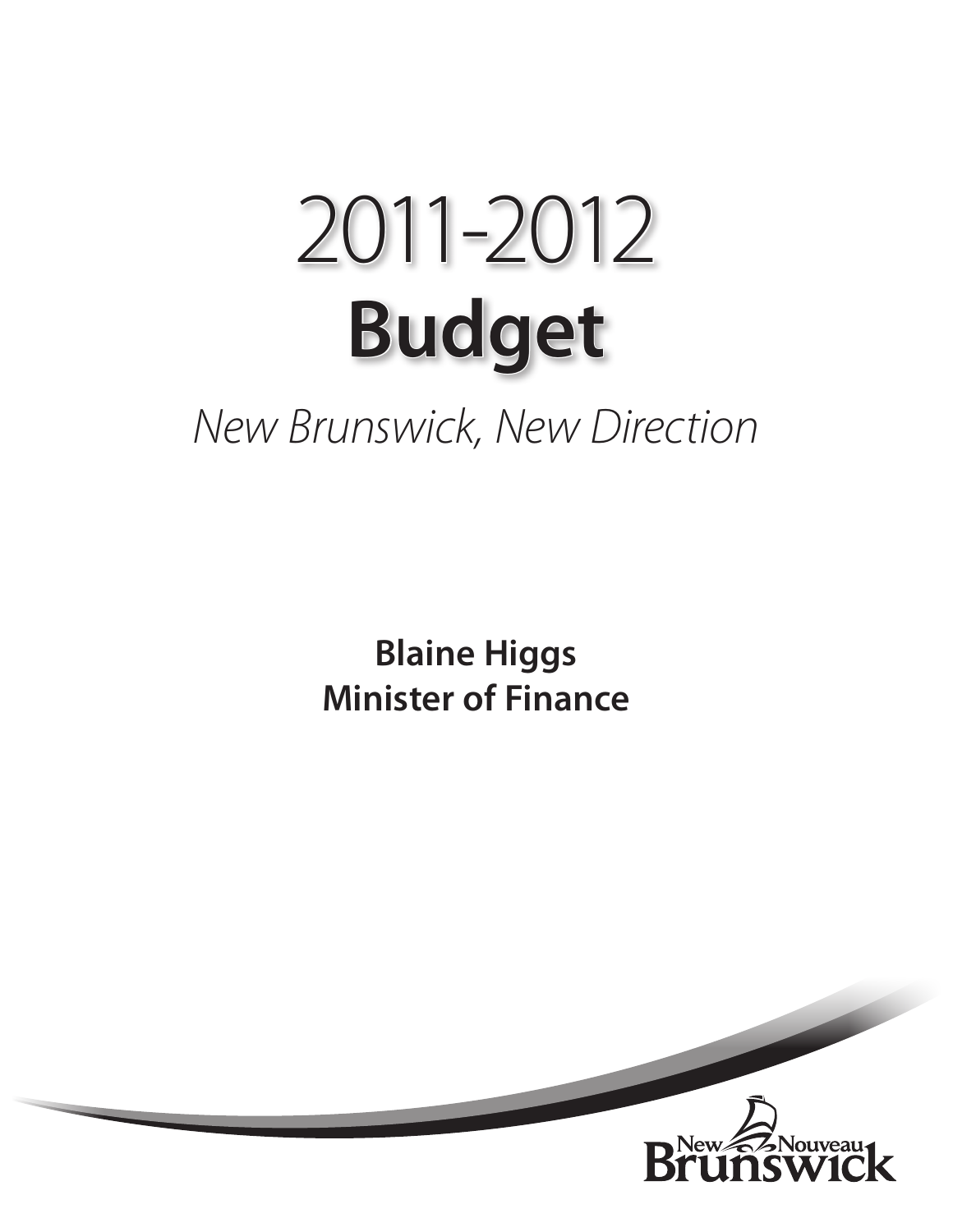#### **Budget 2011-2012**

**Published by:** Department of Finance Province of New Brunswick P.O. Box 6000 Fredericton, New Brunswick E3B 5H1 Canada

Internet: [www.gnb.ca/0024/index-e.asp](http://www.gnb.ca/0024/index-e.asp)

Tuesday, March 22, 2011

**Cover:** Communications New Brunswick (CNB 7822)

**Translation:** Debates Translation, Legislative Assembly

#### **Printing and Binding:**

Printing Services, Supply and Services

ISBN 978-1-55396-334-9

ISSN 0833-5680



Printed in New Brunswick



Think Recycling!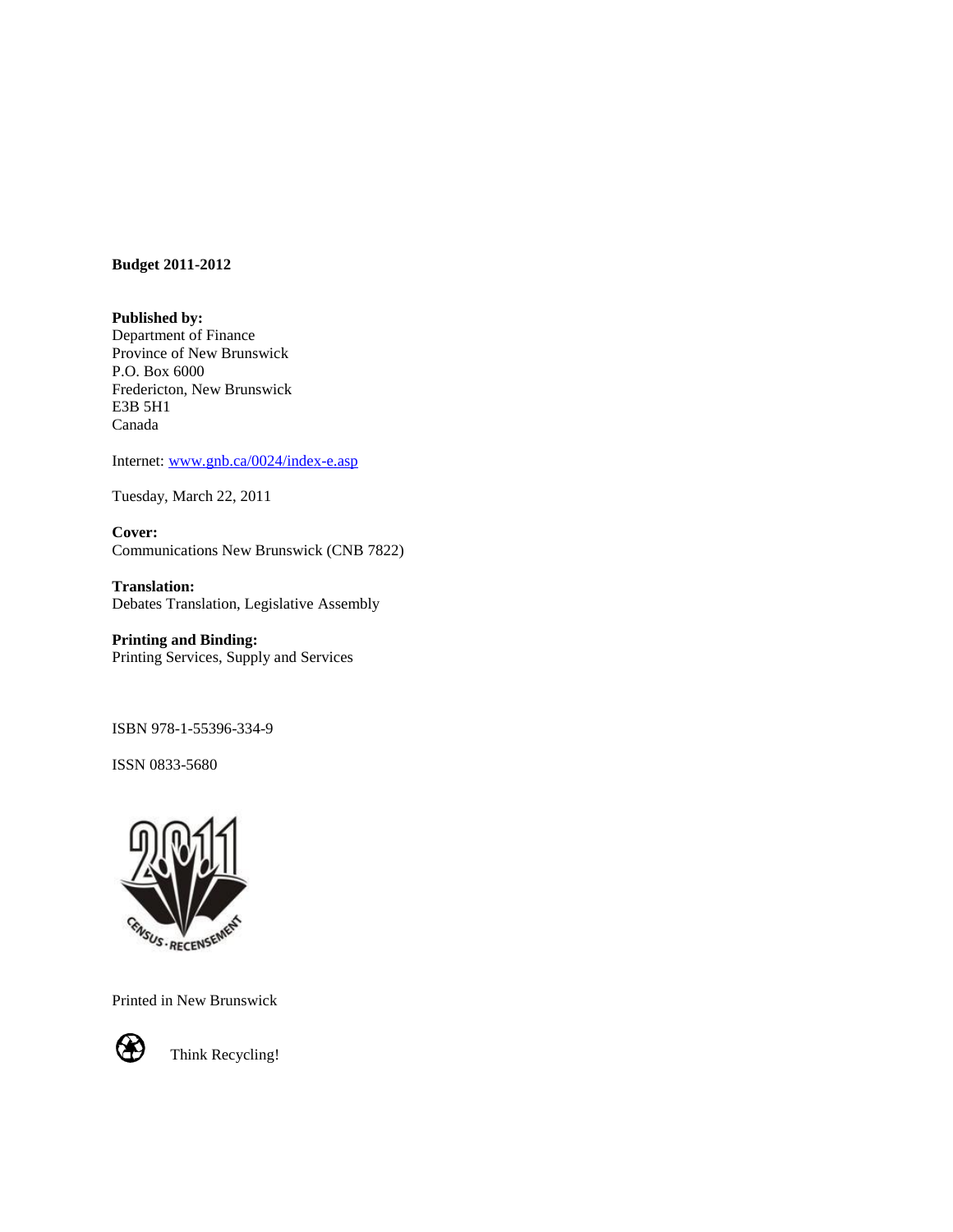### **Table of Contents**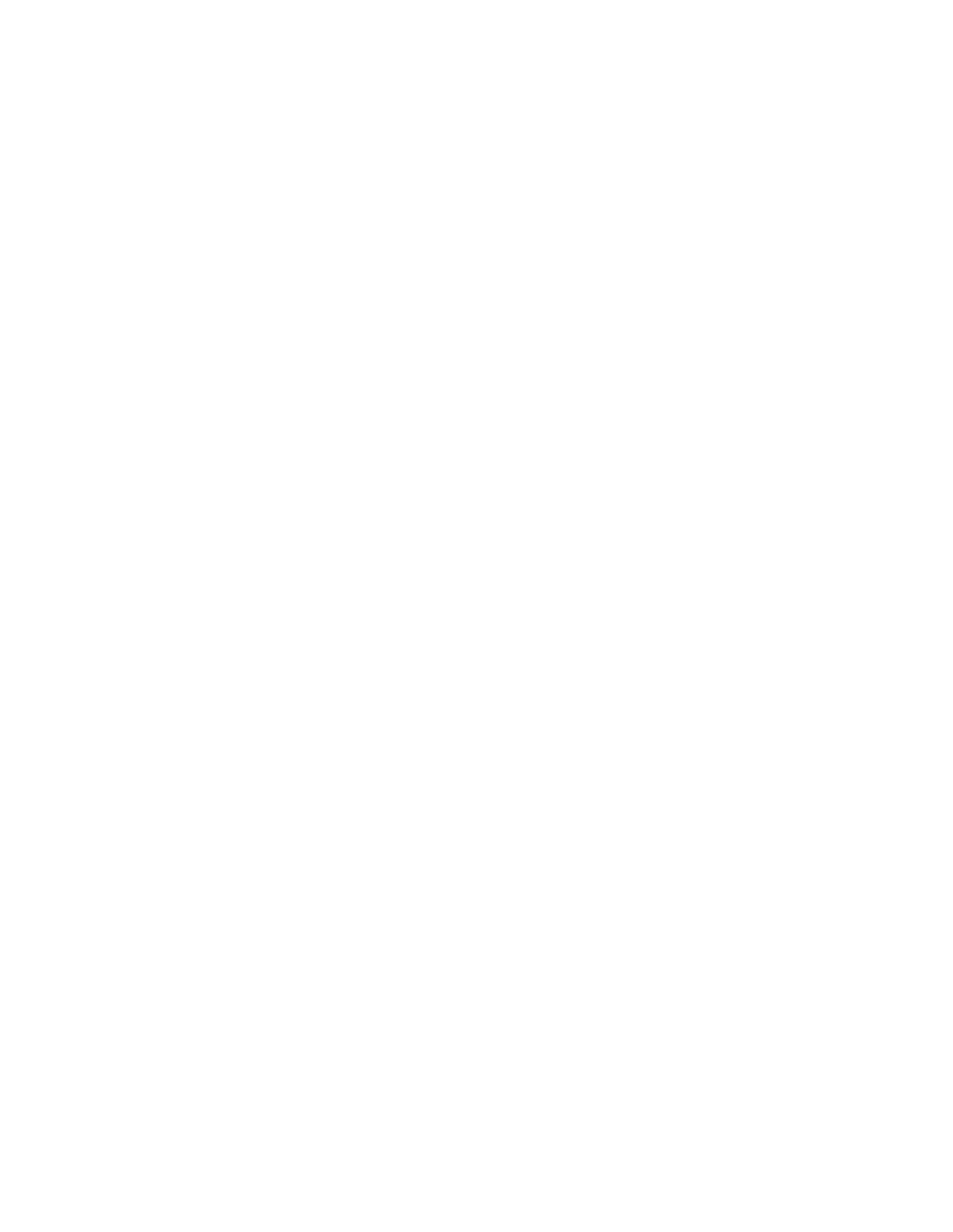#### <span id="page-4-0"></span>**Introduction**

Mr. Speaker, it is my pleasure to rise in the House today to deliver our government's first budget, my first as finance minister and one that outlines a new direction for New Brunswick. It has been a very interesting and challenging five months since taking office. I am confident, however, our work-to-date through an unprecedented engagement process, combined with our platform for change, has set the foundation for the next four years and beyond. In addition, the successful launching of our "Ten by Ten" initiatives has given us a great start on our agenda.

Over the course of the last several months, a few major themes have been evident. One is that the province is facing a major fiscal challenge and New Brunswickers recognize the need to address it. Secondly, the public wants to be consulted on important decisions. This was a key element of our platform. And it is something we as a government are doing in a number of key areas.

What is important, Mr. Speaker, is not only are New Brunswickers consulted but we are listening. Today's budget reflects input we heard from residents, the public sector, stakeholders and business across the province during our pre-budget consultation process. The input has been overwhelming but it will all be evaluated. And the process of consultation will continue.

A record number of New Brunswickers participated in this year's pre-budget consultations. Close to 3,000 submissions were received through the online questionnaire. Approximately 1,500 participated through [dave@gnb.ca.](mailto:dave@gnb.ca) More than 1,200 people and 260 stakeholders took part in the 20 public and stakeholder meetings held throughout New Brunswick. Additionally, my colleagues and I have received hundreds of e-mailed suggestions and written submissions.

Some of the main items conveyed were:

- Health and senior care, education, economic development and job creation continue to be key priorities;
- People want a balanced approach: spending should be reduced in concert with revenue increases in order to address the fiscal challenge;
- Spending should be managed by reducing the overall size of government, streamlining administration, controlling wages and salaries, regionalizing services, avoiding unnecessary duplication and reducing grants and loans to business;
- Revenue from sources such as tobacco and alcohol sales should be increased;
- Highway tolls on major highways should be examined;
- Minimum wage policy should be reviewed particularly as it relates to new hires and the food service industry;
- All public sector pension benefit packages should be reviewed, including MLAs;
- Government should return to a balanced budget in four years;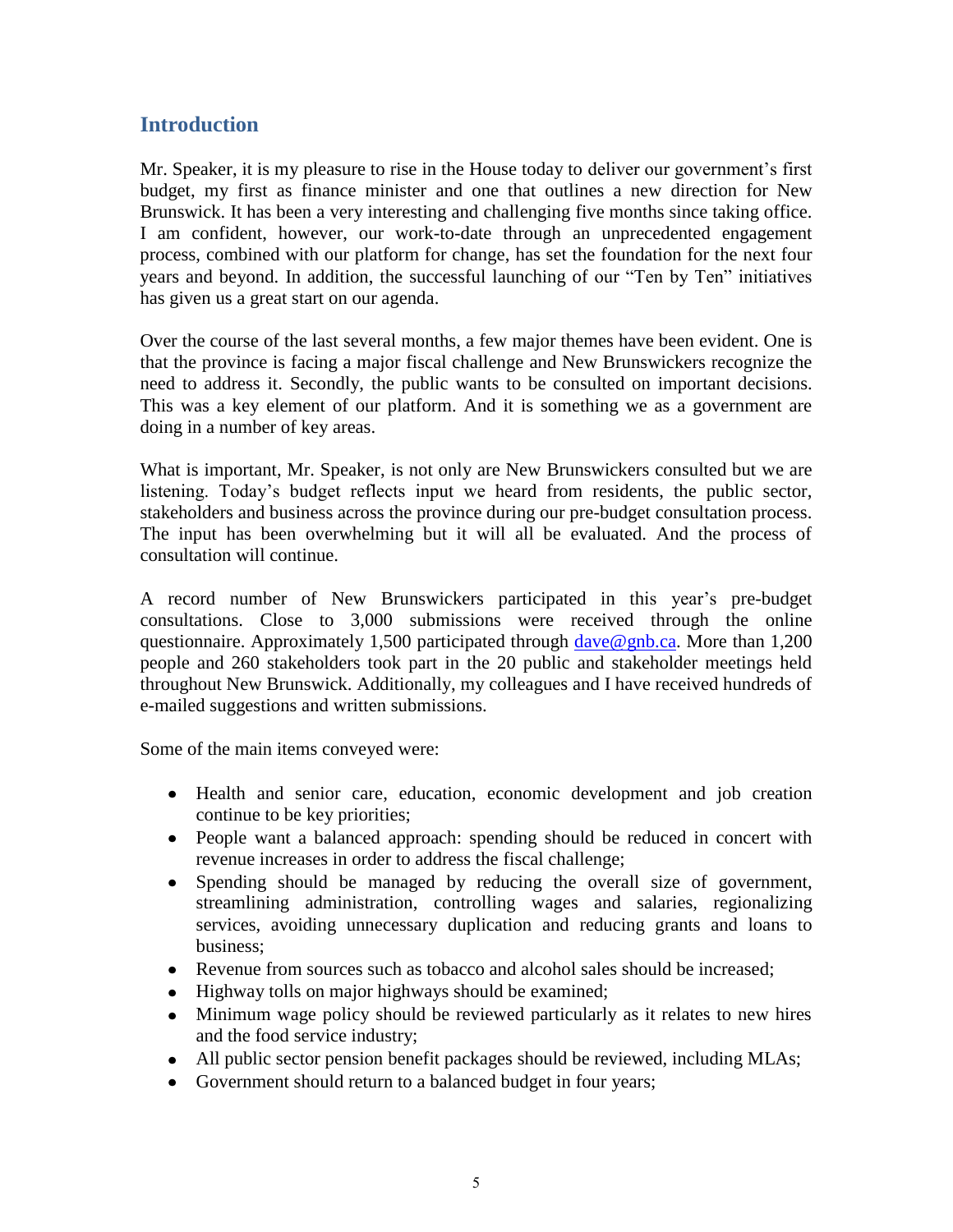- <span id="page-5-0"></span>• Support for diabetes, mental health, poverty reduction and addressing teacher's assistants issues were major platform commitments that were emphasized;
- And support for increasing the Harmonized Sales Tax (HST) was mixed, but was mentioned by a number of New Brunswickers during the process. Any HST increase would require a provincial referendum.

This budget responds to many of these suggestions, while others will be examined further as we move forward.

Returning the province to balanced budgets will be a multi-year process. Initial steps were taken during 2010-2011 through a one per cent spending reduction initiative. Spending would have been \$43 million higher this fiscal year without this restraint package. In December, we tabled the 2011-2012 Capital Estimates that were considerably lower than the previous two years, with only seven per cent of total spending allocated to commence new projects.

Mr. Speaker, today we table a budget that reflects both revenue and spending measures that further address the fiscal challenge we are facing, reducing the province's deficit. And over the coming months, we will continue to work to return the province to balance by 2014-2015.

#### **Economic Review and Outlook**

#### **2010 Economic Update**

Mr. Speaker, like most industrialized economies, New Brunswick emerged from a modest recession in 2010. A return to growth in the U.S. contributed to a strong rebound in foreign exports and manufacturing sales. Export growth was led by improved potash and forestry shipments along with higher world energy prices and production from the Canaport LNG terminal.

However, New Brunswick's recovery has been uneven at best. Although we led the country in export and manufacturing sales growth, we lagged in other areas. New Brunswick reported job losses in 2010, while growth in average weekly earnings and retail sales failed to keep pace with the rest of the country. The Department of Finance estimates real economic growth increased 2.0 per cent in 2010, up slightly from initial budget estimates due to stronger than anticipated exports.

#### **2011 Economic Outlook**

Similar to expectations for Canada and other industrialized countries, economic growth in New Brunswick will be weaker in 2011 than in 2010 as public sector stimulus and investment spending wind down. Growth will be increasingly dependent on the private sector. Investment will be led by the expansion of the potash mine, continued work on the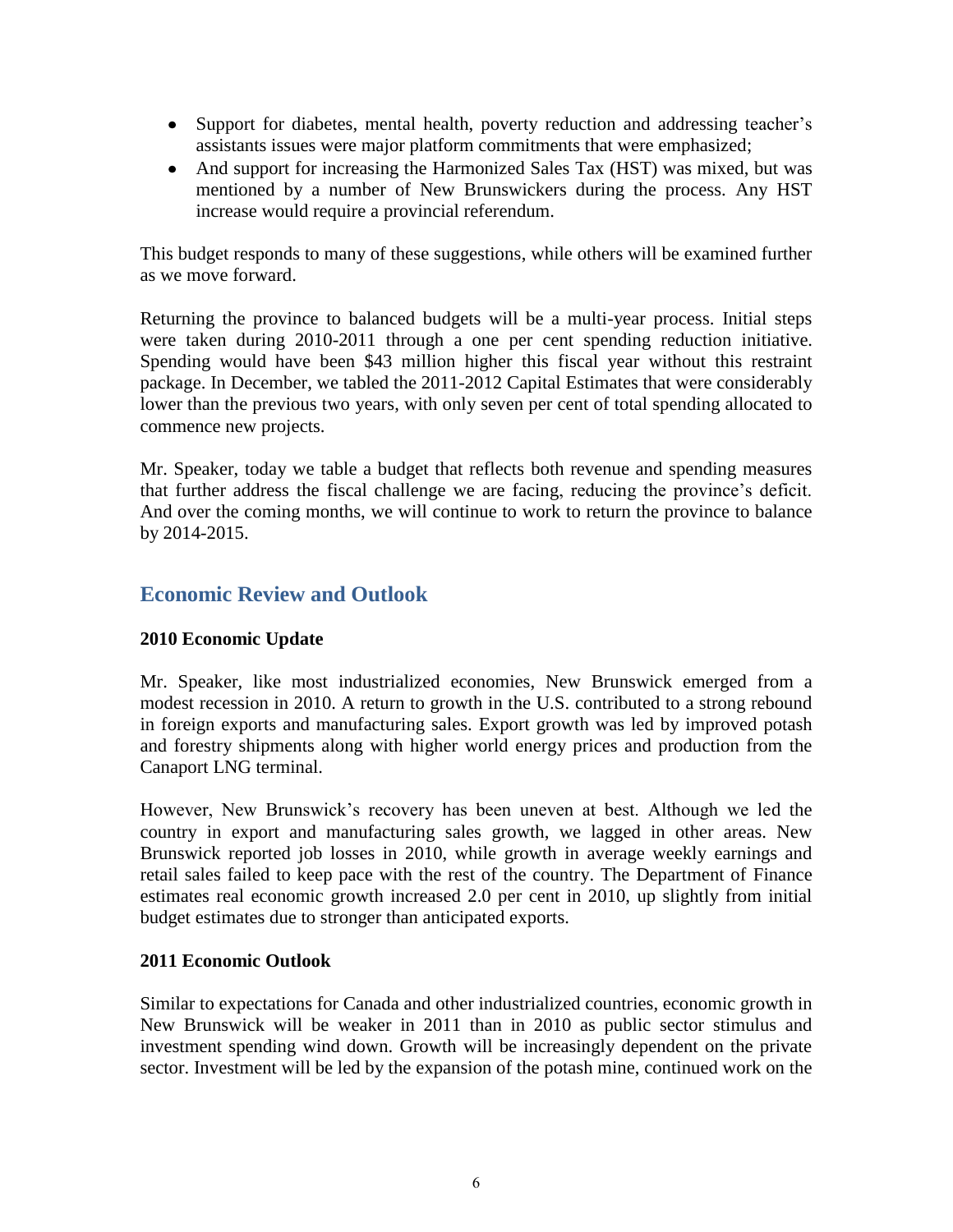<span id="page-6-0"></span>Point Lepreau refurbishment and modest growth in the manufacturing sector due to improving economic conditions in the U.S.

Growth in the New Brunswick labour market is expected in 2011, although not enough to offset job losses from the previous year. Meanwhile, the Bank of Canada is expected to maintain its key lending rates at current levels until later in the year. Both of these developments should bode well for personal income and expenditures and their contribution to economic growth. The Department of Finance is anticipating real economic growth of 1.5 per cent in 2011, comparable to the current consensus of private sector forecasts.

Looking ahead, modest job growth and a well-established global recovery will contribute to economic growth in New Brunswick. However, with the absence of major investment projects on the horizon and all levels of government engaging in fiscal consolidation, real economic growth is expected to be moderate over the 2012 to 2015 period.

#### **Fiscal Environment**

Mr. Speaker, the fiscal landscape in New Brunswick has changed in just a few short years from a period of surpluses and reductions in net debt to one characterized by unprecedented, large deficits and increases in net debt. From 2007-2008 to 2009-2010, government expenses increased 12.5 per cent while revenue was essentially unchanged. Significant deficits were incurred as a result. Provincial net debt, which was under \$6.6 billion for 2006-2007, grew to \$8.4 billion by 2009-2010.

In November, I indicated that the dire financial situation we inherited was such that without corrective action, the province was facing a deficit of \$1 billion in 2011-2012 and net debt that could reach \$15 billion within five years. A number of factors have contributed to the large structural deficit and increases in net debt we now face. In New Brunswick, two particular factors intensified our challenge – the addition of new programs and spending, and the introduction of major tax reductions by the previous government over the past number of years that were not offset by fiscal savings.

In the simplest terms, government is spending considerably more on public services than it can afford and this is not sustainable. Our government's platform stated that "*Responsible management of the province's finances is the most important role of any government*." This commitment was confirmed by New Brunswickers in our pre-budget consultations. And it is one we take very seriously and have since day one.

Today's budget continues the process of returning to responsible fiscal management in New Brunswick.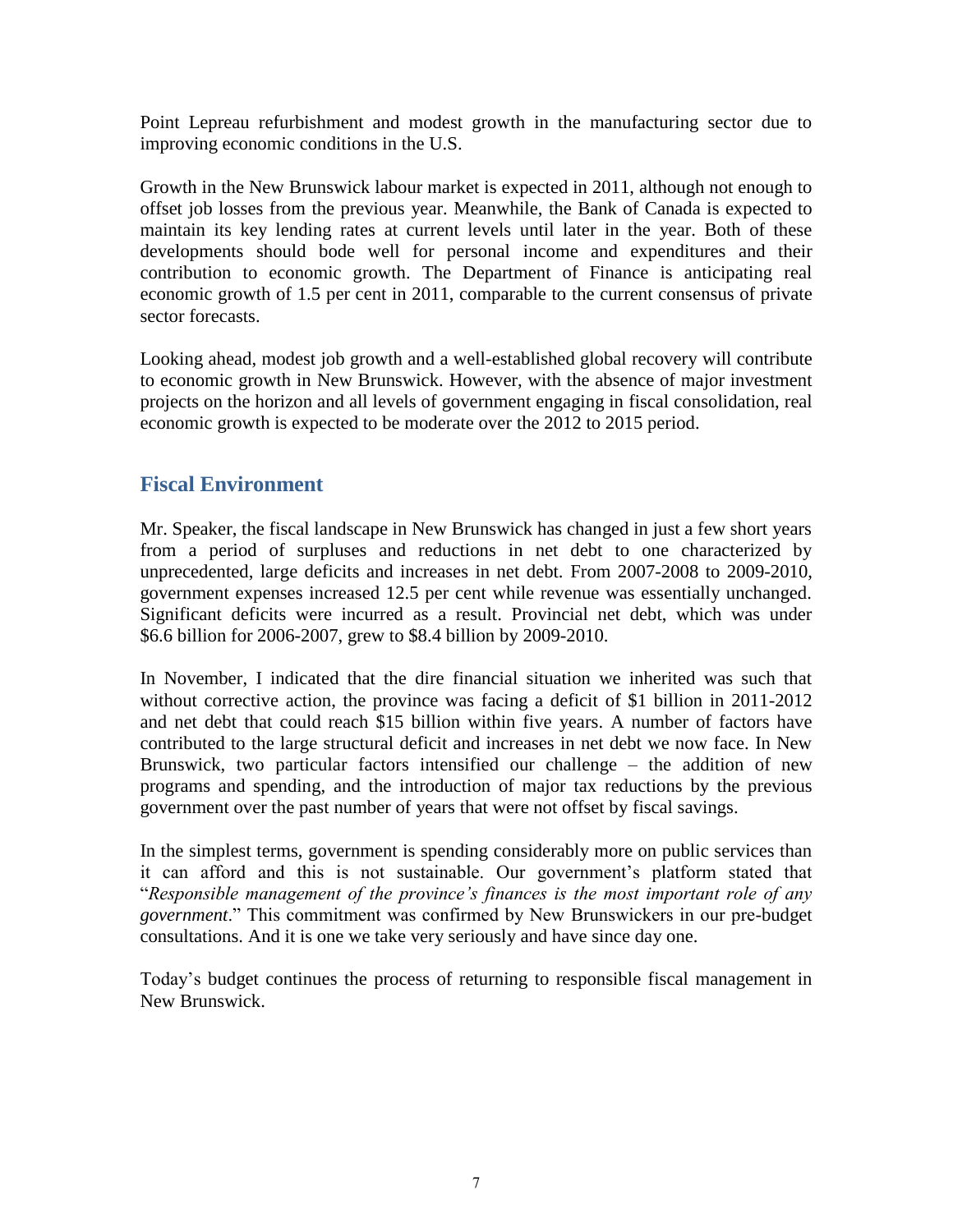#### <span id="page-7-0"></span>**2010-2011 Fiscal Update**

Mr. Speaker, I would now like to update the House on the fiscal picture for the current year. Information at the time we took office in October indicated the fiscal situation in the province had deteriorated from budget. Our November Economic and Fiscal Update reported that the deficit had increased from the original budget estimate of \$748.8 million to a projected \$820.4 million, largely due to increased spending pressures identified in a number of departments. Our government took immediate action to restrain spending by asking departments to examine their budgets and find one per cent savings for the remainder of the fiscal year.

Based on the latest information, a projected deficit of \$739.9 million is now anticipated for the current fiscal year. The revised deficit reflects \$43 million in savings from our government's in-year spending restraint program in addition to an improved revenue outlook related to new federal estimates of income taxes and the HST. This is in line with the original budget projection and represents an improvement of \$80.5 million from our November update.

Expenses are projected to be \$8.223 billion, which represents an increase over the December 2009 budget of \$168.2 million. This increase includes:

- \$36.6 million increase in the Department of Health related to a number of pressures in the health care system;
- \$36.4 million increase in the Regional Development Corporation related to additional investments;
- \$36 million increase in the Department of Public Safety mainly due to floodrelated expenditures;
- And a \$23.8 million increase in the Department of Social Development mainly as a result of higher social assistance and long-term care caseloads.

I want to make it clear that we are very serious about spending restraint and we are scrutinizing all government spending done towards the end of the current fiscal year to ensure it is managed responsibly and is only for necessary items. The government has issued a directive that it will hold departments accountable for unnecessary spending.

Revenues are projected to be \$7.483 billion, an increase of \$177.1 million over the December 2009 budget. Of this increase, over \$120 million is attributable to revised federal estimates of income taxes and the HST, reflecting an improved economy and underpayments related to prior-years. Tobacco tax receipts are expected to be \$25 million higher due to increased sales and a one-time tax settlement. Metallic Minerals Tax revenue is estimated to be \$16 million higher due to increased world zinc prices.

For 2010-2011, net debt is now projected to increase \$1.235 billion to approximately \$9.6 billion, slightly above the budget estimate increase of \$1.210 billion.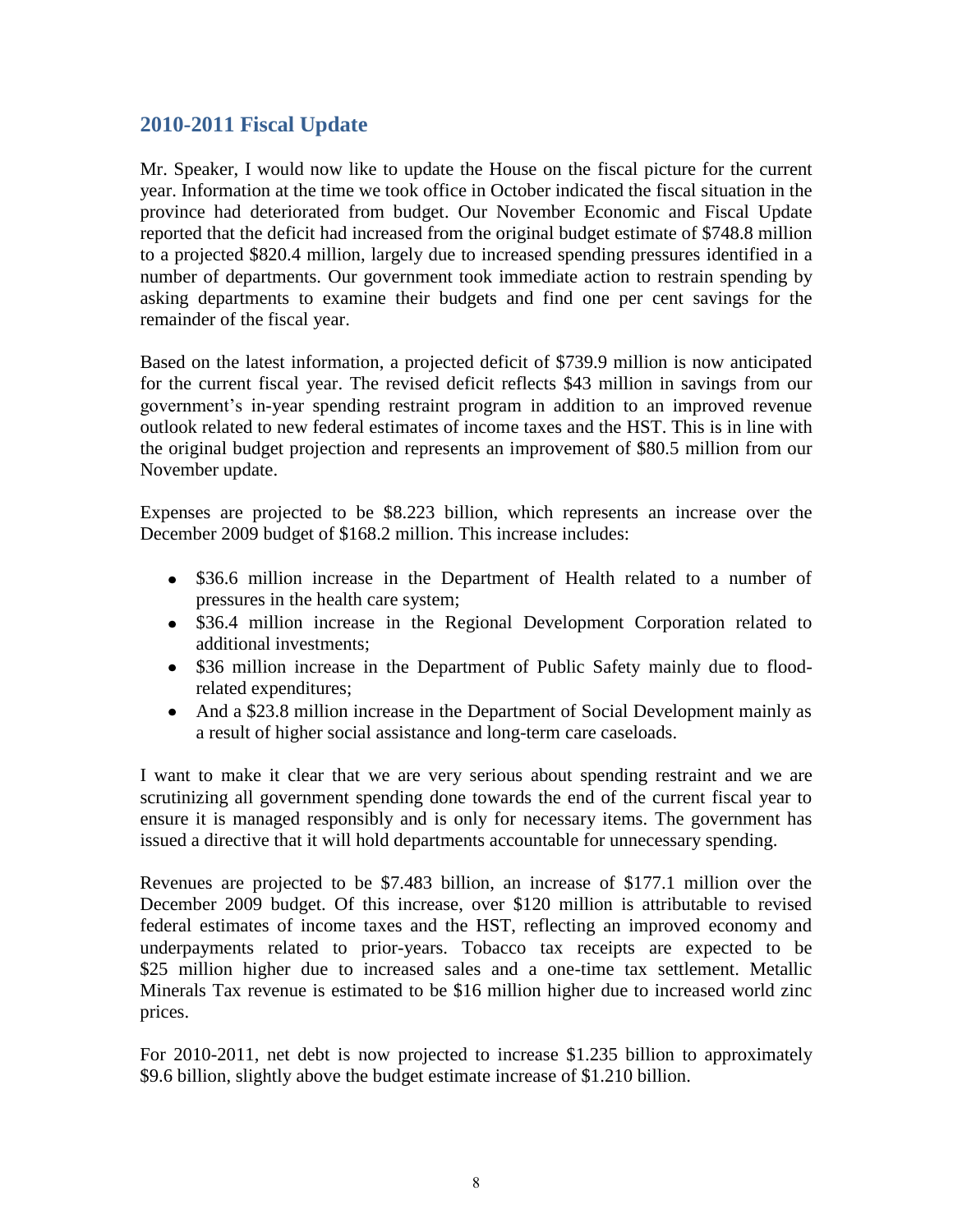<span id="page-8-0"></span>Mr. Speaker, the previous government indicated that they could not meet the balanced budget objectives of the *Fiscal Responsibility and Balanced Budget Act* over the current four-year fiscal period 2007-2008 to 2010-2011. That said, our government is firmly committed to fiscal responsibility and over the course of our mandate will introduce new legislation for balanced budgets and an annual deficit reduction plan.

#### **2011-2012 Fiscal Outlook**

Mr. Speaker, I would now like to outline our plan for the year to come which has been framed with the help of New Brunswickers.

Today's budget reflects that we have taken responsible measures to trim the deficit. We are projecting a deficit for 2011-2012 of \$448.8 million, a significant reduction from the \$1 billion estimate of last November. This reduction will be achieved through:

- Approximately \$220 million in spending restraint and program efficiencies;
- In excess of \$100 million in revenue measures including changes to income taxes, tobacco and fuel taxes and net income from the NB Liquor Corporation;
- And an improvement in revenue projections in the order of \$220 million related to projected net income of the New Brunswick Electric Finance Corporation, new economic data and new federal estimates.

Spending is projected to decrease to \$8.091 billion in 2011-2012, a decline of 1.6 per cent from revised 2010-2011 spending estimates. Demand and cost pressures have been offset by managing spending and implementing program restraint and efficiencies.

Revenues are expected to increase 2.1 per cent over 2010-2011 revised estimates to \$7.642 billion.

Mr. Speaker, we would like to acknowledge the constructive relationship between the federal government and the province, one we hope to continue to build upon. The province is appreciative of the extension of the one-time revenue protection to 2011-2012 to ensure that major federal transfers do not decline from the previous year's level. With this, the federal government has acknowledged that these transfers are vital as provinces strive to return to balanced budgets.

Net debt is projected to increase \$630.3 million or approximately half the amount of the current fiscal year, totaling approximately \$10.2 billion by year-end 2011-2012.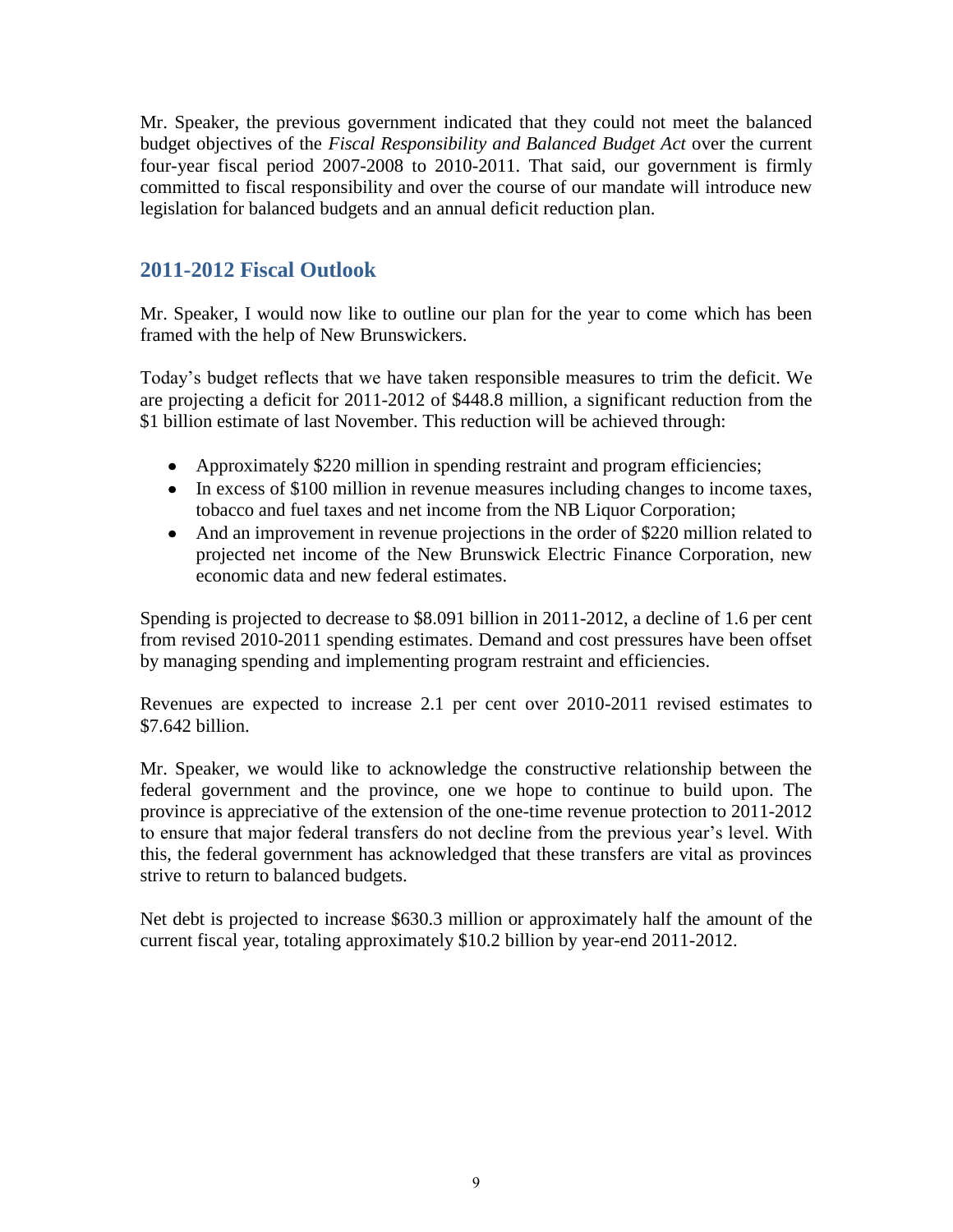#### <span id="page-9-0"></span>**Managing Government Finances: A New Direction**

Mr. Speaker, in our pre-budget consultations almost half of questionnaire respondents expressed their opinion that the preferred method to balance the budget was through a combination of spending restraint and revenue increases. This was echoed at public meetings. Today's budget reflects this balance, while at the same time protecting essential public services for the people who need them the most and ensuring the least impact on the province's economy. These measures reflect our government's first budgetary response to the unprecedented fiscal situation.

#### **Managing Spending Growth and Implementing Efficiencies**

Mr. Speaker, New Brunswickers elected this government with the mandate to streamline the size and cost of government operations, while protecting core social programs such as health, senior care and education. This will require measures that not all New Brunswickers will support, but are necessary. Through attrition, retraining and reassignments we will look to right-size the public sector in a collaborative, responsible and compassionate manner. We must recognize that dedicated and productive employees are invaluable to the success of our province.

Responsible management requires that our number one priority is investing every revenue dollar of the province in the delivery of high-quality essential public services in the most efficient and affordable manner. With New Brunswickers' support and patience, this is the approach we must use each and every day in making spending decisions.

This government believes building a strong provincial economy requires investing strategically throughout the province. To this end, we are establishing two new strategic initiatives for 2011-2012:

- The \$30 million Northern New Brunswick Job Creation Fund, consisting of both contributions and loans;
- And the \$7.1 million Miramichi Regional Job Creation Fund, consisting of both contributions and loans.

This budget includes several initiatives that our government believes are necessary to improve the social conditions of New Brunswickers and that will have a positive impact on society despite this time of restraint. These initiatives include:

- Initial funding for *An Action Plan for Mental Health* to address the recommendations of the McKee Report;
- Initial funding for *A Comprehensive Diabetes Strategy* focusing on the prevention, detection and management of diabetes, including funding for insulin pumps and other essential supplies, effective inventory monitoring and education measures to address lifestyle issues;
- Initial funding for the establishment and administration of a patient assistance fund to provide support to people with multiple sclerosis;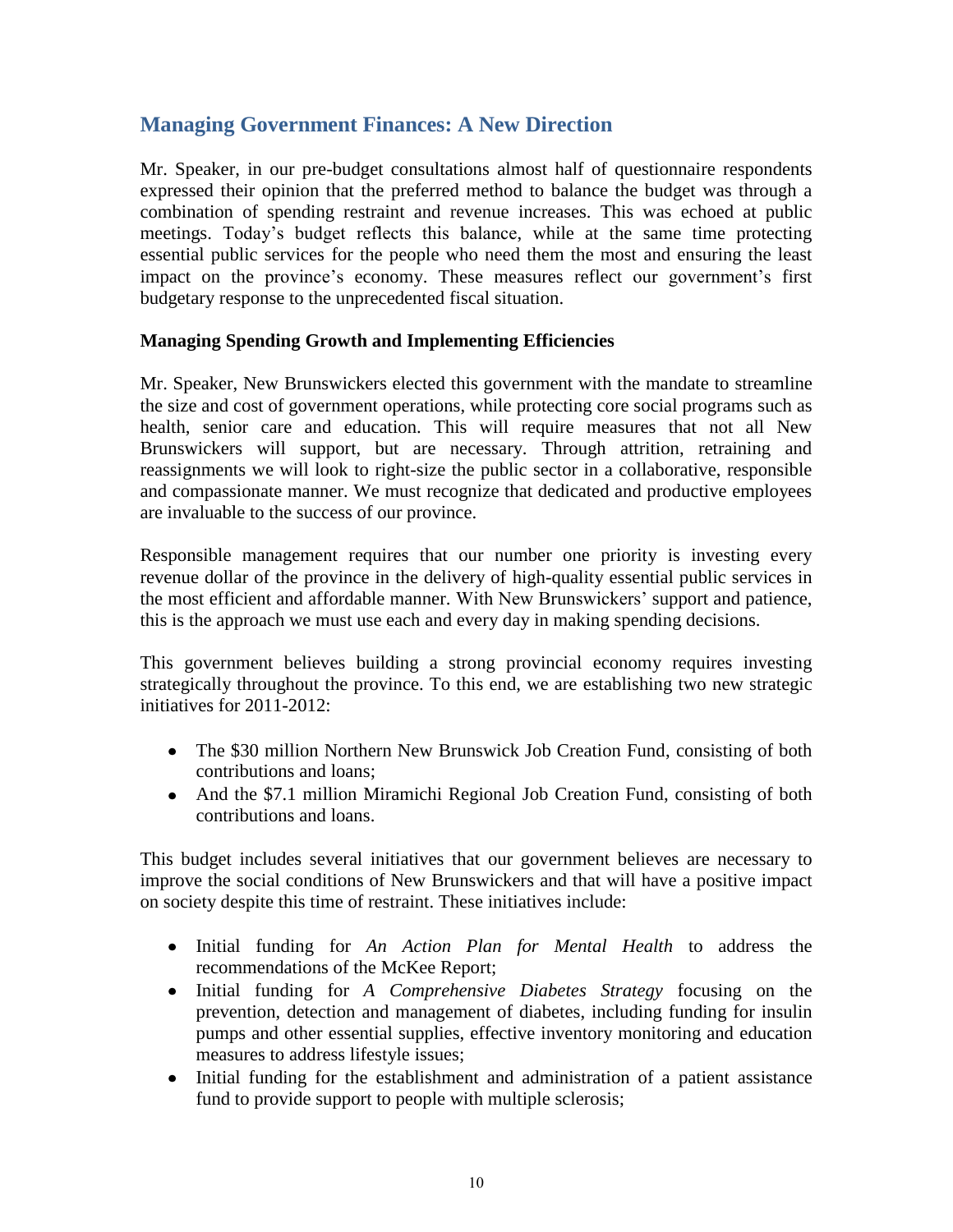- Continued implementation of the poverty reduction plan;
- Working with home care agencies and special care homes to ensure that home care workers receive an increase in their hourly wages*;*
- Increasing the operating grant to public universities by two per cent and increasing targeted bursaries to help students from low-income families pursue post-secondary studies;
- Creating a new Teaching Supplies Fund that will provide every classroom teacher with funding to purchase educational items for their classrooms;
- And increasing funding for school supplies for low-income families from \$50 to \$100.

In an era where all New Brunswickers are asked to contribute to the province's efforts of balancing the books, the government has also examined post-secondary education tuition policies. Tuition fees have not increased over the past three years at universities and the past five years at colleges. As such, our government will be capping modest tuition increases at \$200 per full-time college and university student.

As responsible fiscal managers, we will be aggressive in making sure that the delivery of essential public services matches the priorities we have heard from New Brunswickers. In this 2011-2012 Budget, actions we have undertaken have limited growth in spending by roughly \$220 million. Savings of approximately \$15 million come directly from the ideas that were put forward during the pre-budget consultations, including:

- Eliminating positions that are currently not filled;
- Reducing meeting and travel expenditures;
- Reducing spending on portable e-mail devices and cell phones, computers and other office technology equipment;
- Consolidating office space and reducing energy use;
- Eliminating duplication and overlap in government operations;
- And evaluating the government vehicle policy.

In addition, departments have identified specific initiatives that will reduce government spending while minimizing impacts on core government services. A number of these also reflect what we heard during the consultation process. Examples of these initiatives include:

- \$20.6 million in reduced spending on various initiatives within the Regional Development Corporation;
- \$17.6 million in savings through expenditure reductions in school district administration and operations;
- \$15 million in savings through general expenditure reductions in Regional Health Authorities and \$8 million in savings from purchasing and other efficiencies in non-clinical services;
- \$1.6 million in savings by reinstating the parental contribution for student financial assistance;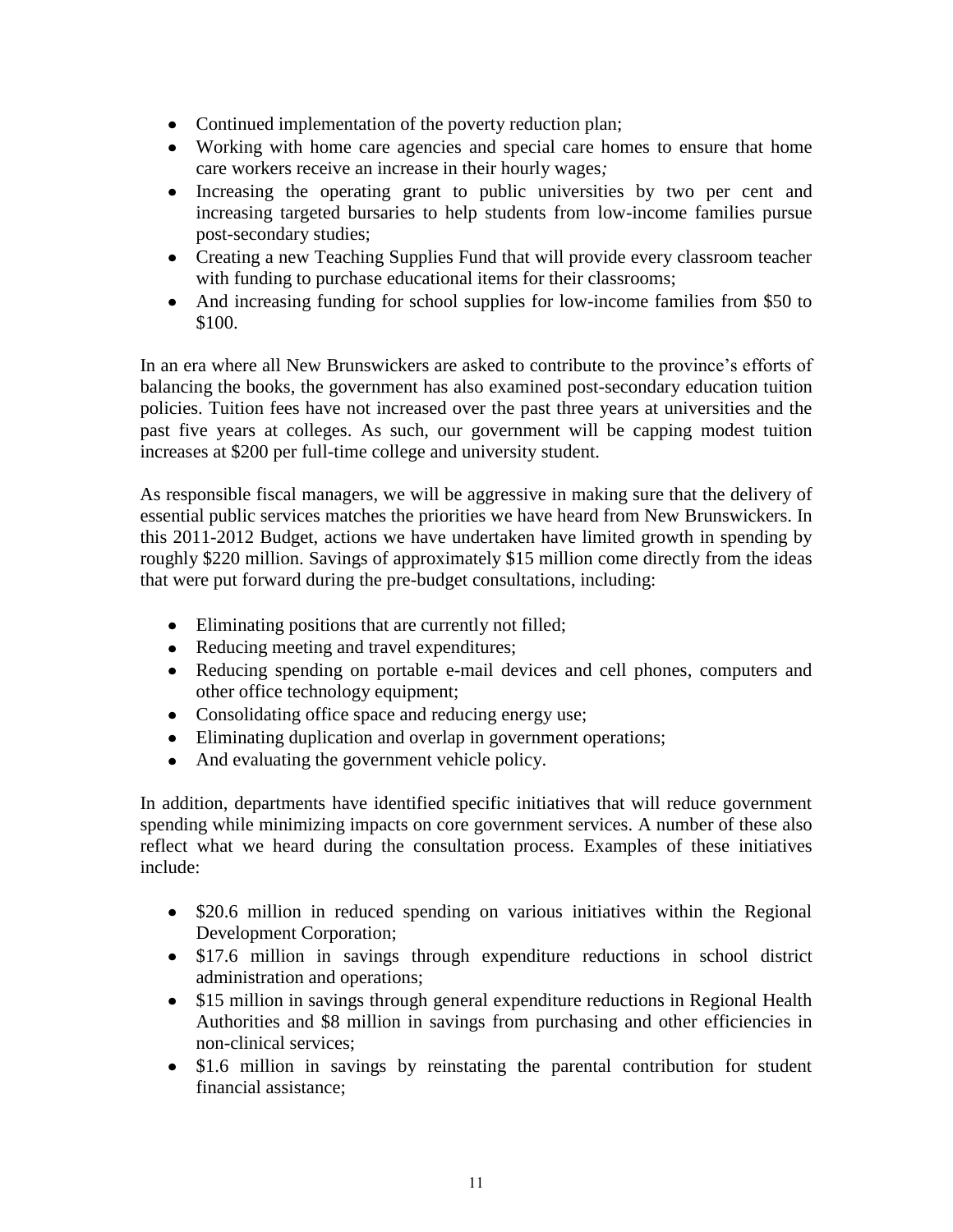- <span id="page-11-0"></span>• \$1.5 million in savings realized in overtime spending through improved work planning and scheduling of tasks in the Department of Transportation;
- And saving \$1 million through a structural review of Communications New Brunswick to improve efficiency in government marketing and communications.

Other measures that will be put in place in 2011-2012 to manage spending growth and improve efficiency include:

- Reducing the number of Deputy Minister and Assistant Deputy Minister positions by 10 per cent;
- Developing a generic drug pricing policy for the Prescription Drug Program in consultation with pharmacy and other stakeholders;
- Eliminating funding for the Provincial Capital Commission;
- And eliminating overlap by transferring the functions of the Secretariat for Community Non-profit Organizations to the Department of Social Development, and the Advisory Council for the Status of Women to the Women's Issues Branch of the Executive Council Office.

Our government will also be looking at improved procurement methods and opportunities to get better value for tax dollars spent.

#### **Engaging Public Sector Employees and Unions**

Mr. Speaker, I would like to take this opportunity to directly thank public sector workers for all their hard work since we have taken office and for their many comments and suggestions on making government operations more efficient. Our government values their input and we believe our employees have a greater contribution to make. Front-line workers have a unique understanding of the way programs are organized and delivered. We need their ideas to help make government more efficient and effective.

I want to assure employees that the government is also very well aware of the excellent services they provide to New Brunswickers, but we must all share in the corrective actions that need to be taken to address our unprecedented fiscal challenge. We have already asked our employees to help control government spending through the two-year wage freeze and other wage restraint measures.

Not only have we solicited suggestions from our employees, we have undertaken an ongoing consultation process with all public sector unions. We are holding forums with every union to establish honest and open discussions to identify opportunities for improving the way programs are delivered and taxpayer dollars are spent. We are then asking departments, school districts and regional health authorities to follow up on the suggestions raised at these meetings. These suggestions are being recorded and, where practical, implemented through a process that identifies persons accountable within departments and the timelines for action.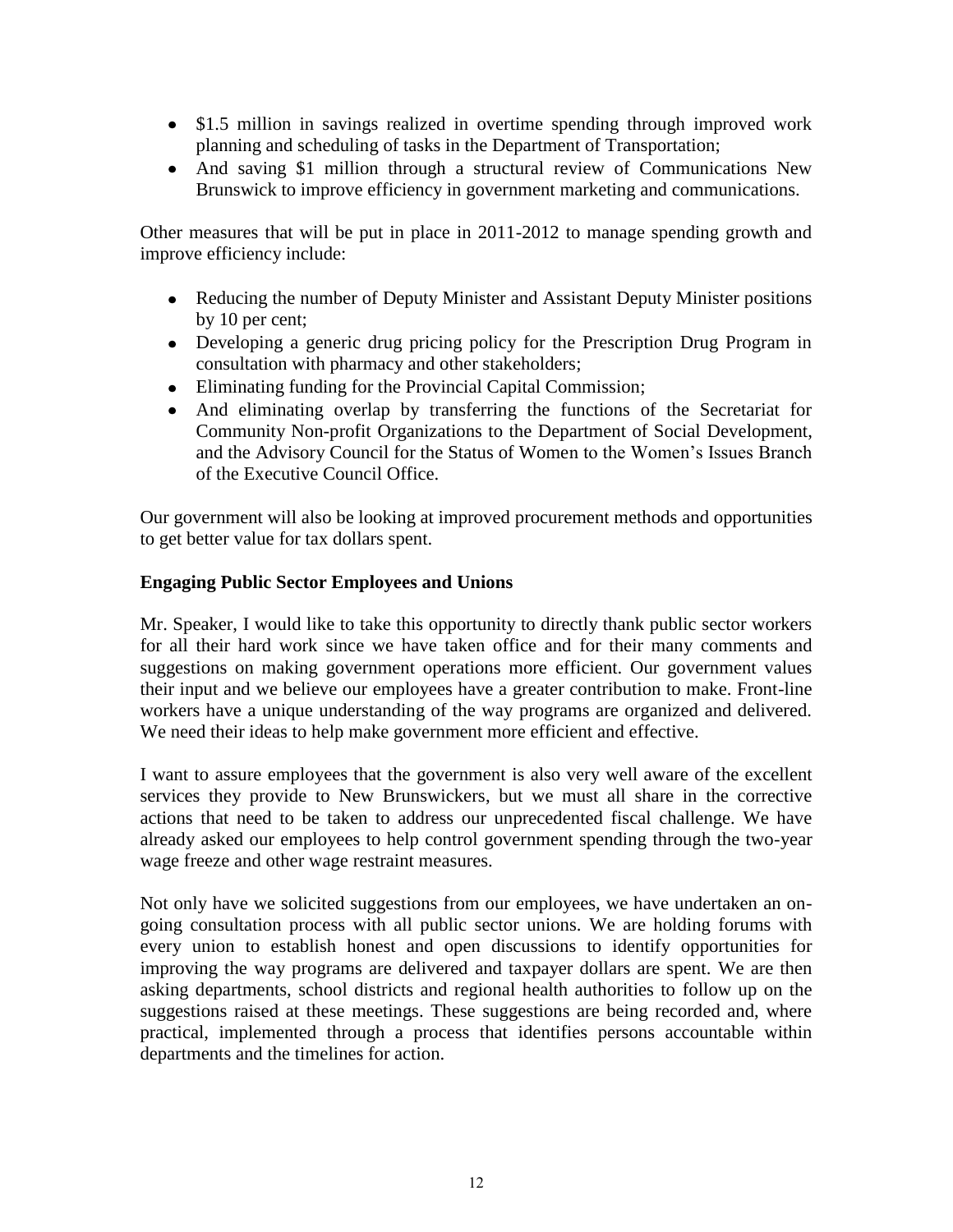<span id="page-12-0"></span>In my recent meetings with various public sector unions, they are the first to state that changes need to be made in the way government operates and they wish to be truly engaged in the change process. They agree the status quo is not acceptable and they are ready to work collaboratively with government to make effective change a reality.

The following quotation is from a letter that I received from the New Brunswick Union of Public and Private Employees: "*Our economic, social and environmental goals are inseparable. We are challenged not only to re-construct our economy, but to rebuild our society and our communities*."

I would suggest there has never been another time in the history of the province when we have been more focused on the need, the desire and the passion to achieve these common goals for the benefit of all residents of this province. It will continue to be our government's policy to work openly with all our public sector employees and unions. It is not only the right thing to do but we need "all hands on deck" to ensure success in returning to fiscal health.

#### **Wage Restraint Measures**

Mr. Speaker, as part of our agenda of fiscal responsibility, the government is committed to wage restraint measures, including applying the two-year wage freeze introduced in 2009 to all employees in the public service who have not yet participated. In addition, all members of the Legislative Assembly have agreed to a third year of wage freezes in 2011-2012.

Other wage restraint measures for 2011-2012 will include the continuation of the hiring freeze for civil service positions and an initial one-year suspension of the salary progression increases along with performance pay for qualified management and nonunionized employees across government. This will also be reviewed as it applies to the unionized sector. We anticipate Crown Corporations will follow our lead.

The voluntary Christmas holiday leave initiative will be repeated in 2011 in a way that does not interfere with vital services and those required by law.

Additional details on these and other measures from today's budget will be discussed by my colleagues as departmental estimates are examined in the House over the coming months.

#### **Balancing Fiscal Needs While Maintaining Competitive Taxation**

New Brunswick has a tax system that compares favourably to most other provinces. Over the past decade, personal income taxes have been substantially reduced at all levels and a low-income tax reduction was introduced that removed thousands of low-income earners from paying any provincial income tax. At the same time, corporate income taxes have been reduced and the Large Corporation Capital Tax phased-out.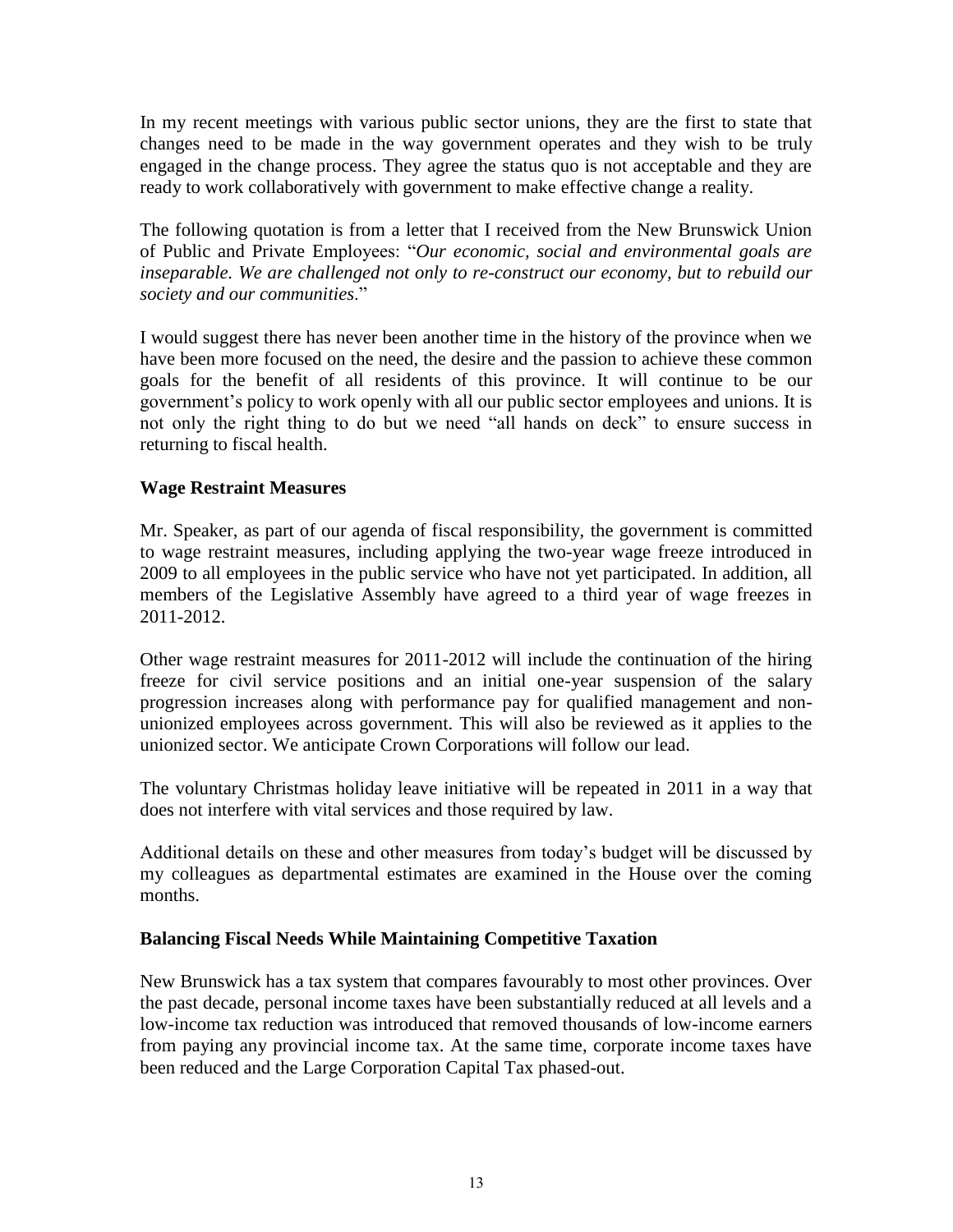A stable and predictable tax system that is sustainable reduces the risk to investors and is vital to growing the New Brunswick economy, just as a competitive tax system is essential for business to grow the number of jobs and the tax base and create wealth. Despite the fiscal challenges we are facing, our government will ensure that the province maintains a competitive tax system. In the longer-term, only a growing tax base can ensure financial resources are available to help maintain essential public services in a sustainable manner.

Mr. Speaker, this government is facing a fiscal situation that requires additional revenue measures to help address the revenue shortfall without impeding economic growth in the long-term. It is important that we, as a government, have the financial means to pay for the services we provide.

With this budget, our government will fulfill its platform commitment not to reduce the general corporate income tax rate below 10 per cent. Effective July 1, 2011, the general corporate income tax rate will fall to 10 per cent. However, it will be maintained at that level and not reduced any further. This measure will help government meet its fiscal challenge yet leaves New Brunswick with a very competitive corporate income tax rate. It also meets the federal government's recommendation that provinces reduce their rates to 10 per cent to improve the international competitiveness of the Canadian economy. By not allowing the general corporate income tax rate to fall below 10 per cent, this measure will provide an additional \$18 million in revenues by 2012-2013.

In addition, I am announcing today we will be phasing out the New Brunswick Film Tax Credit in 2011-2012.

Mr. Speaker, we recognize that small businesses are the most important job creators in New Brunswick. In today's budget, our government will take the initial step in its commitment to cut the tax rate in half for small business during this mandate. Effective January 1, 2012, the small business corporate income tax rate will be reduced from 5.0 per cent to 4.5 per cent, delivering \$1 million in savings to New Brunswick small businesses in 2011-2012 and \$4 million in 2012-2013.

On the personal income tax side for 2011, the government will hold the top marginal tax rate on high-income earners in the current top bracket at the 2010 level of 14.3 per cent. This means that New Brunswickers in the top tax bracket will see their payroll deductions increase on July 1, 2011 since the top rate for the first half of the year is 12.7 per cent. This measure applies to approximately 11,000 New Brunswick tax filers with incomes in excess of \$120,796.

It is important that every New Brunswicker contribute to the solution to our fiscal problem. With this budget, the government will also delay the additional personal income tax rate reductions scheduled for 2012. Effective January 1, 2012, the tax rate on all tax brackets will remain at their 2011 levels and tax brackets and personal credits will be indexed.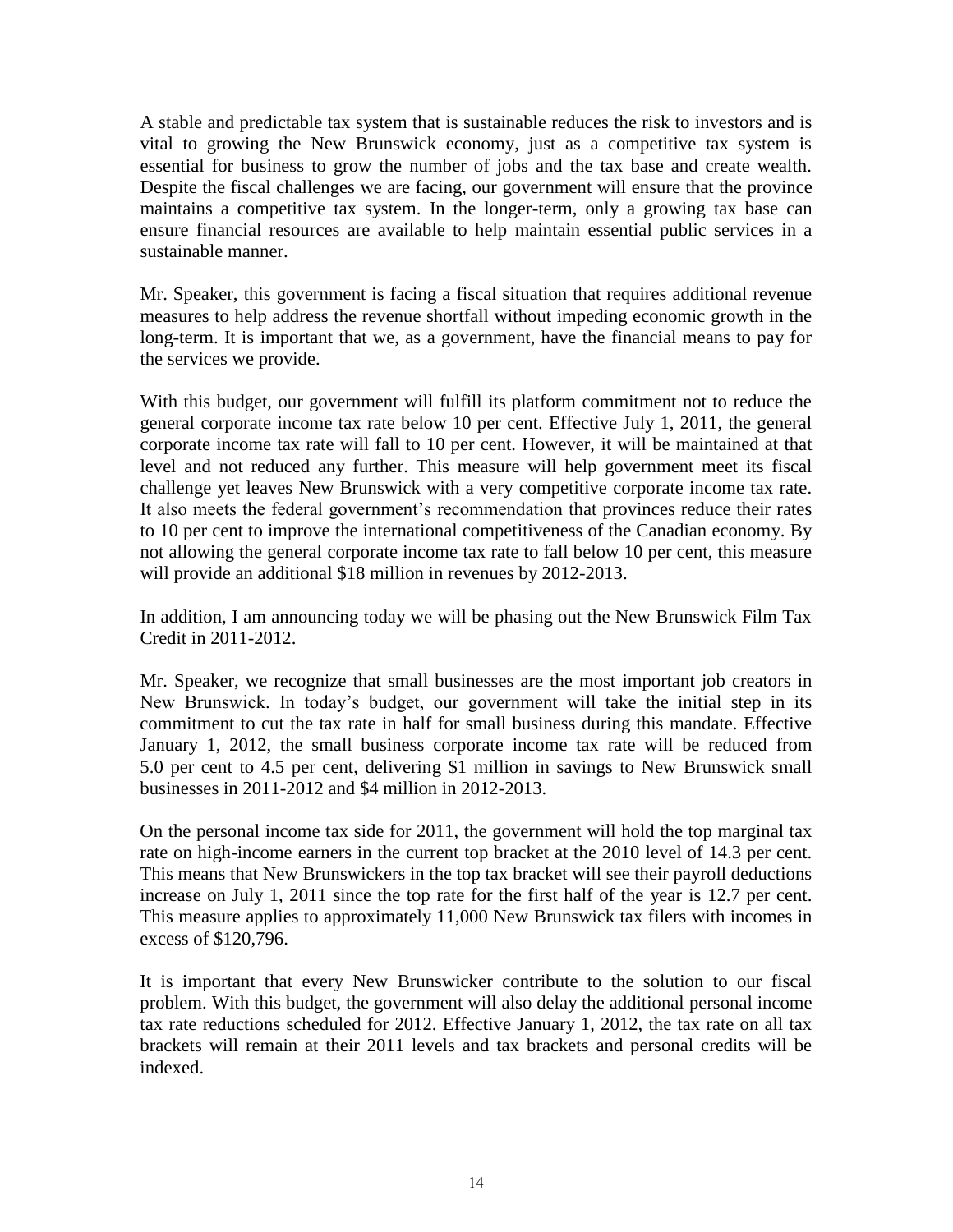For 2012, personal income tax rates for the various income levels will be:

- 9.1 per cent on the first tax bracket (up to \$37,893);
- $\bullet$  12.1 per cent on the second tax bracket (from \$37,893 to \$75,786);
- $\bullet$  12.4 per cent on the third tax bracket (from \$75,786 to \$123,212);
- And 14.3 per cent on the top tax bracket (over \$123,212).

These personal income tax measures will provide government with additional revenues of approximately \$21 million in 2011-2012 and \$35 million in 2012-2013 to help government address the fiscal situation.

Mr. Speaker, our government has listened to the views of New Brunswickers on how to increase revenues and is incorporating some of these suggestions in a manner that least interferes with tax base growth in the future.

New Brunswickers sent a clear message to government that tobacco taxes should be increased to help discourage smoking and help pay for the additional costs smoking imposes on our health care system. Effective midnight tonight, the tobacco tax rate on cigarettes will be increased by 5.25 cents per cigarette to 17 cents per cigarette, with similar increases on other tobacco products. These tobacco tax increases are estimated to provide an additional \$25 million in revenue in 2011-2012 and \$27 million in 2012-2013.

To help finance and maintain a safe and efficient road transportation system, effective midnight tonight the fuel taxes covering gasoline will increase by 2.9 cents/litre and diesel fuel will increase by 2.3 cents/litre. This will provide government with an additional \$44 million annually. With this gasoline tax increase, New Brunswick will still have the lowest gasoline tax in Atlantic Canada and the third lowest of all provinces, with only Alberta and Manitoba having a lower gas tax.

As part of the implementation of the tax rate increases on fuel and tobacco, all licensed retailers of these products must take an inventory of stock on hand as of midnight tonight. As well, tobacco wholesalers who remit tax based on their purchases of tobacco must also record their inventories. Retailers and wholesalers will be required to remit the additional tax due on their inventories. In the next few days, retailers and wholesalers will receive more information concerning their responsibilities associated with implementing the rate increases.

The NB Liquor Corporation will also increase its net income by \$10 million in 2011- 2012.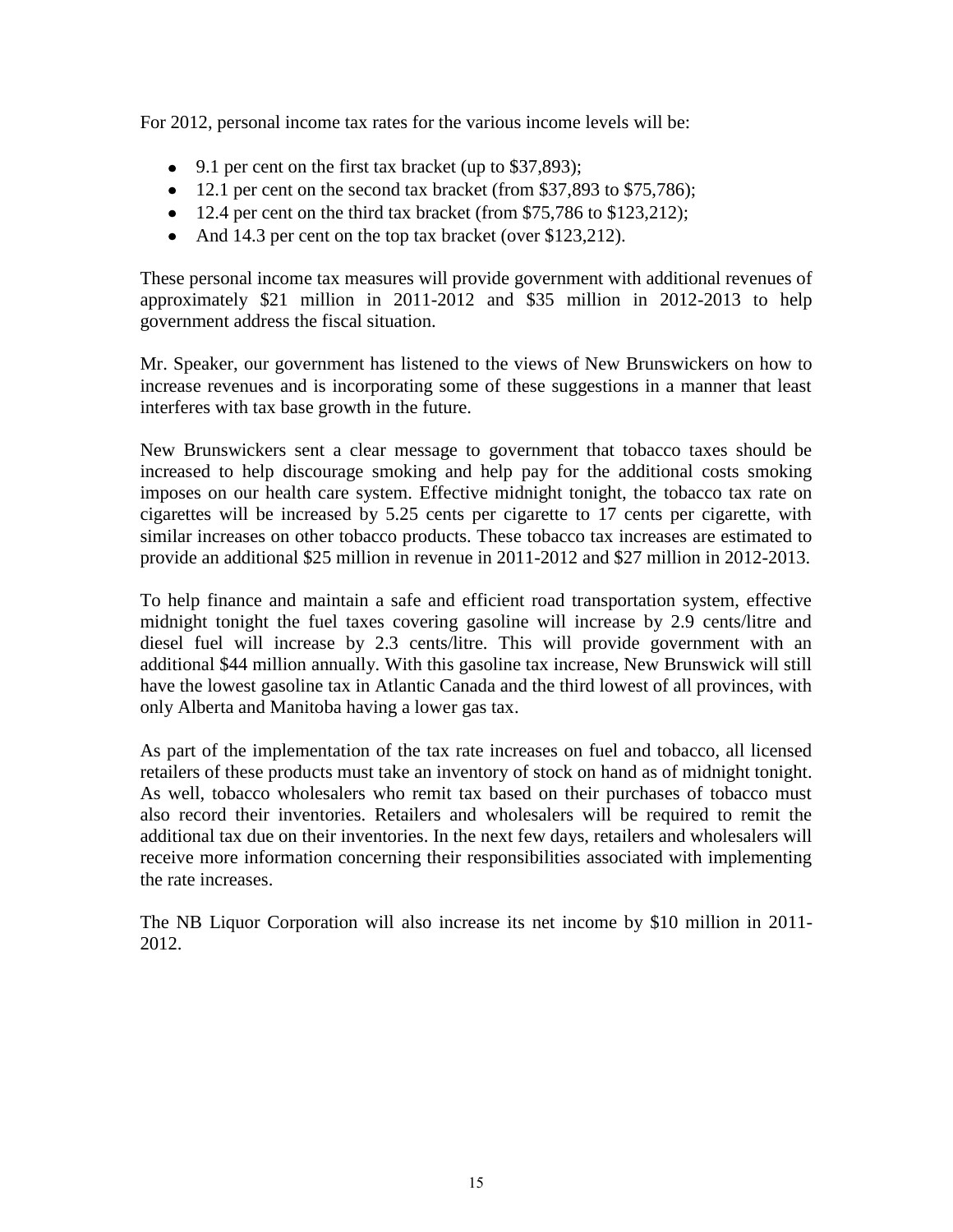#### <span id="page-15-0"></span>**Fair Property Taxes**

Mr. Speaker, rising property assessments and taxes have been a concern for many New Brunswickers in recent years. In the coming months, government will be consulting with key stakeholders to solicit opinions and ideas on:

- The property taxation and assessment system;
- The delivery of property tax relief for seniors;
- A new regional services delivery approach;
- And municipal funding arrangements.

#### **Next Steps**

Mr. Speaker, today's budget reflects the first step forward in dealing with the province's fiscal challenge. We have been very active in addressing the fiscal situation since we took office and have identified approximately \$220 million in spending savings in this budget. We have only just begun to face the challenges of the province. Today's budget starts the government in a new direction towards fiscal responsibility. It is the first step in developing a plan to return to balanced budgets and for a growing, vibrant economy. In the budgets to come during our mandate, we will further develop and implement our plan by making the right choices and investing in our future.

Over the coming year, building on today's budget and with input from engaged citizens, the public service, unions, business and stakeholders, we will develop a transparent and achievable fiscal plan that will lead to a return to a balanced budget by 2014-2015. This plan will include the establishment of a multi-year capital budget and new deficit reduction targets, and the specific measures required to meet these targets. Once a balanced budget has been achieved, we will continue to be disciplined on a defined path to reduce the province's net debt.

Mr. Speaker, the public understands and supports the fact we have to make fundamental changes in the way we deliver essential services as the current model of service delivery is not sustainable. We have to examine and take action in education and health care, and government in general, to be able to provide quality services for future generations. Making changes means "right-sizing" for a province with only a modest tax base and whose population has shown little growth. We must learn to live within our means.

There are four main pillars on which we will develop our plan:

- 1. Effectively changing the way government spends by developing a culture of cost control, accountability and providing value for money;
- 2. Effectively managing the expectations of the public in terms of our ability to fund essential, high-quality services;
- 3. Increasing revenues in a fair and efficient manner;
- 4. And providing the environment for growing the New Brunswick economy and creating jobs and prosperity.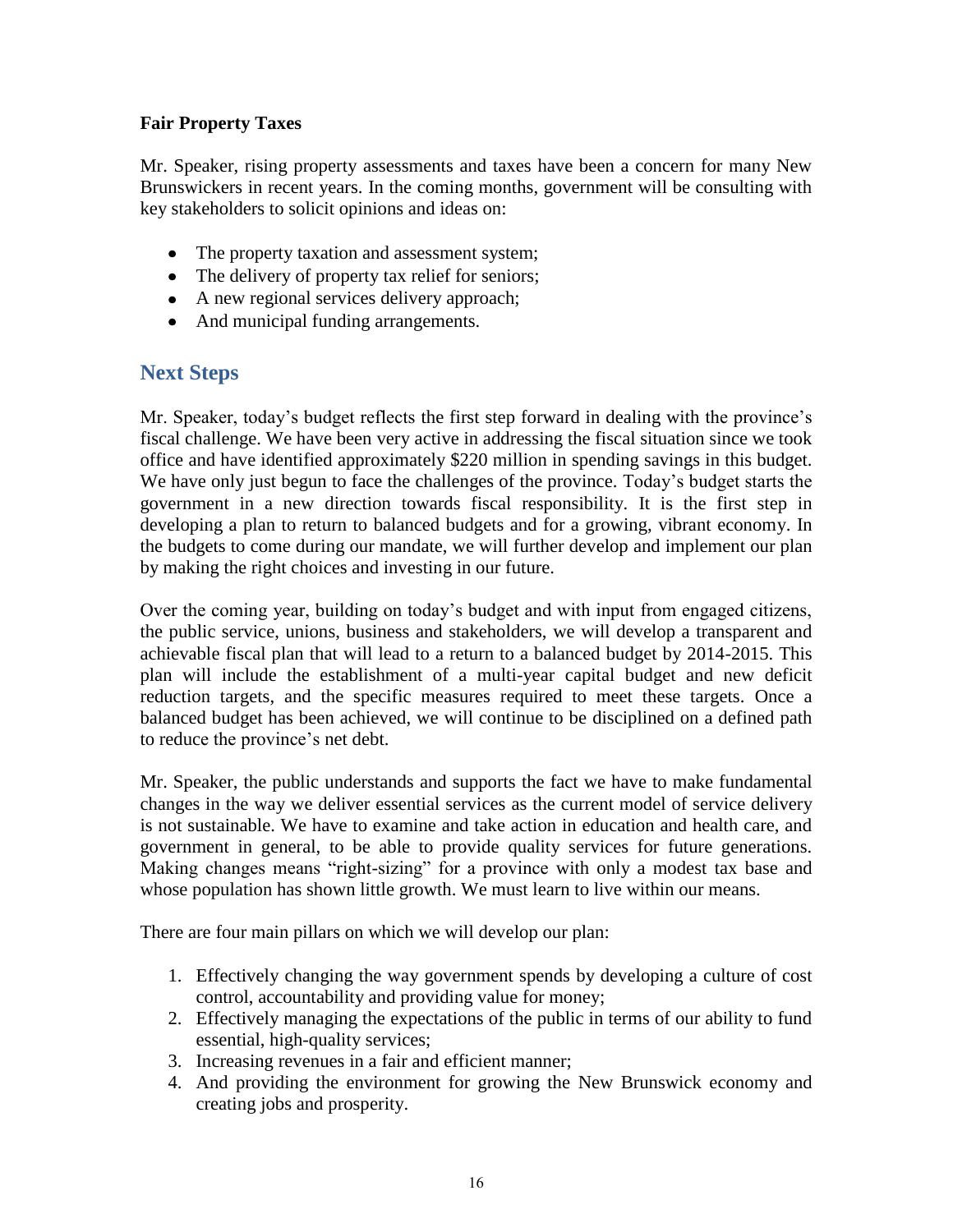#### <span id="page-16-0"></span>**Changing the Way Government Spends and Managing Expectations**

Mr. Speaker, cost and demand pressures are constantly increasing and the unsustainable way government has operated over the last four years must be addressed. With the changing demographics in New Brunswick, we need to make sure we have the right assets in the right place at the right price. We don't need to get bigger, but better. I heard these sentiments time and again from New Brunswickers across the province in my meetings with citizens, unions and business in our pre-budget consultations. We can be so much better but we cannot be everything to everybody in every location.

Together we must develop credible performance management measures for all sectors. We need to begin to develop key performance indicators that will measure real results that are publicly communicated for program areas such as government finances, program delivery, human resources, facilities management and capital expenditures. This will be a living process, with indicators regularly being checked and revised to reflect changing demands. Information will be readily available so New Brunswickers can see that government has changed its culture to controlling costs and making programs operate more efficiently.

New Brunswickers have told us that the education system is important to them and should be one of this government's top priorities. But they have also asked us to ensure that it is an effective and efficient system. In terms of effectiveness, government is making significant investments in education to support positive outcomes in early childhood development, student achievement and inclusion practises and we will measure our success in achieving these positive outcomes. To do this, we must also ensure that our investments are directed with our children in mind. Teachers play a vital role in developing the minds that will grow our future. They must be equipped with the resources and have the passion to deliver the very best results.

For efficiencies, we must look to our infrastructure. Many of our 321 schools are filled to less than 60 per cent of their capacity. With our education partners, we must develop long-term strategies to make certain we have the right number of education facilities located in the right places and explore new and innovative options for the use of space in our schools. Moreover, we must determine if there are simpler ways to administer support to our schools.

In the health system, we have been asked to avoid unnecessary duplication and reduce administrative costs. We need to examine whether we can operate facilities throughout the province in a more efficient manner.

For a population of approximately 753,000, this province has 22 hospitals and a number of health centres, mental health centres, addiction services centres and public health offices. According to data from the Canadian Institute of Health Information for 2009, New Brunswick had approximately one family physician for every 1,000 residents, comparable to the national average. The province had approximately one registered nurse per 1,000 people, well above the national average of approximately one per 1,450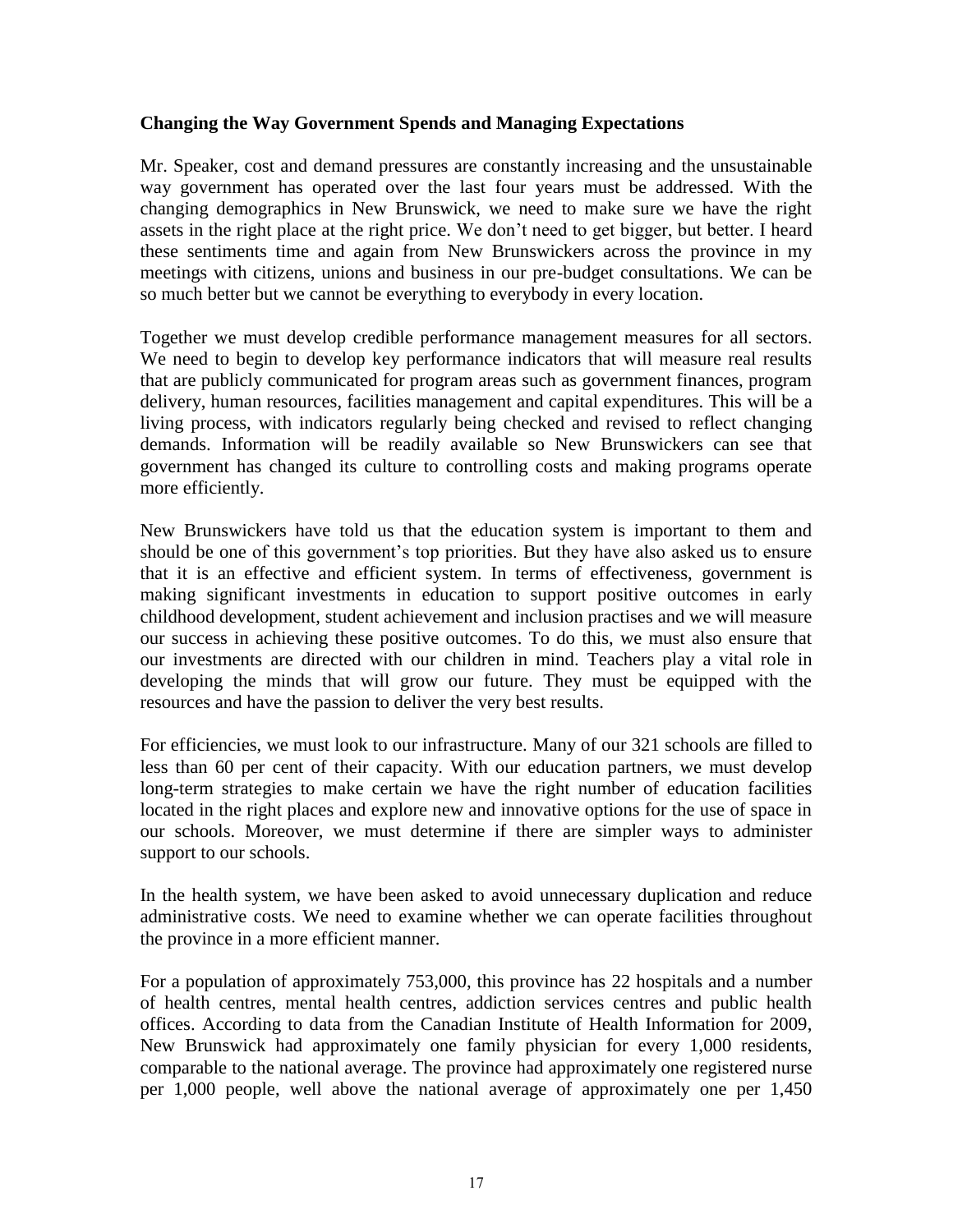residents. Additionally, the province had 4.1 hospital beds per 1,000 people, almost one full bed above the national average of 3.2 beds. From these examples, do we need more or do we need to do more with what we have?

Government must be in a position to provide essential and reasonable support to seniors requiring care where they live. However, government must re-examine senior care to address growing demands for assistance. The current system is unsustainable if we are to meet future needs. It must be accountable and fair to seniors facing difficult life choices.

Mr. Speaker, to address these issues, in 2011-2012 we are conducting a structural review of core government departments. We will apply professional management approaches to looking at measures such as:

- Regionalization of services;
- Consolidation or sharing of administration and other services;
- Maximizing the utilization of schools, hospitals and other government facilities.

Our government expects all departments, school districts, health authorities and other organizations to live within their budgets. We will be instituting a comprehensive spending review of all departments including:

- Streamlining administration and reducing the number of senior management positions;
- Examining lease arrangements for rented office space;
- Reducing duplication of services;
- And bringing responsible financial management back to government.

We will also be reviewing the last five years of the Auditor General's recommendations on improving efficiency and transparency in government operations to ensure they are effectively implemented.

Our government will renew efforts to work with other Atlantic provinces on common goals to strengthen relationships, minimize duplication and improve efficiencies.

To better address our infrastructure needs over the longer-term, for the first time on record, we will table a multi-year capital spending plan starting with the 2012-2013 Capital Estimates.

Our government will also undertake a review of public sector pension plans to confirm they are managed as efficiently as possible and operate in a fair, transparent and sustainable manner. This review will be completed by the end of the 2011-2012 fiscal year. It is our priority to ensure that pensions are secure and will be there for all employees at the time of retirement.

We must also ensure the total compensation levels for all public sector employees are comparable to other jurisdictions, including the private sector where applicable.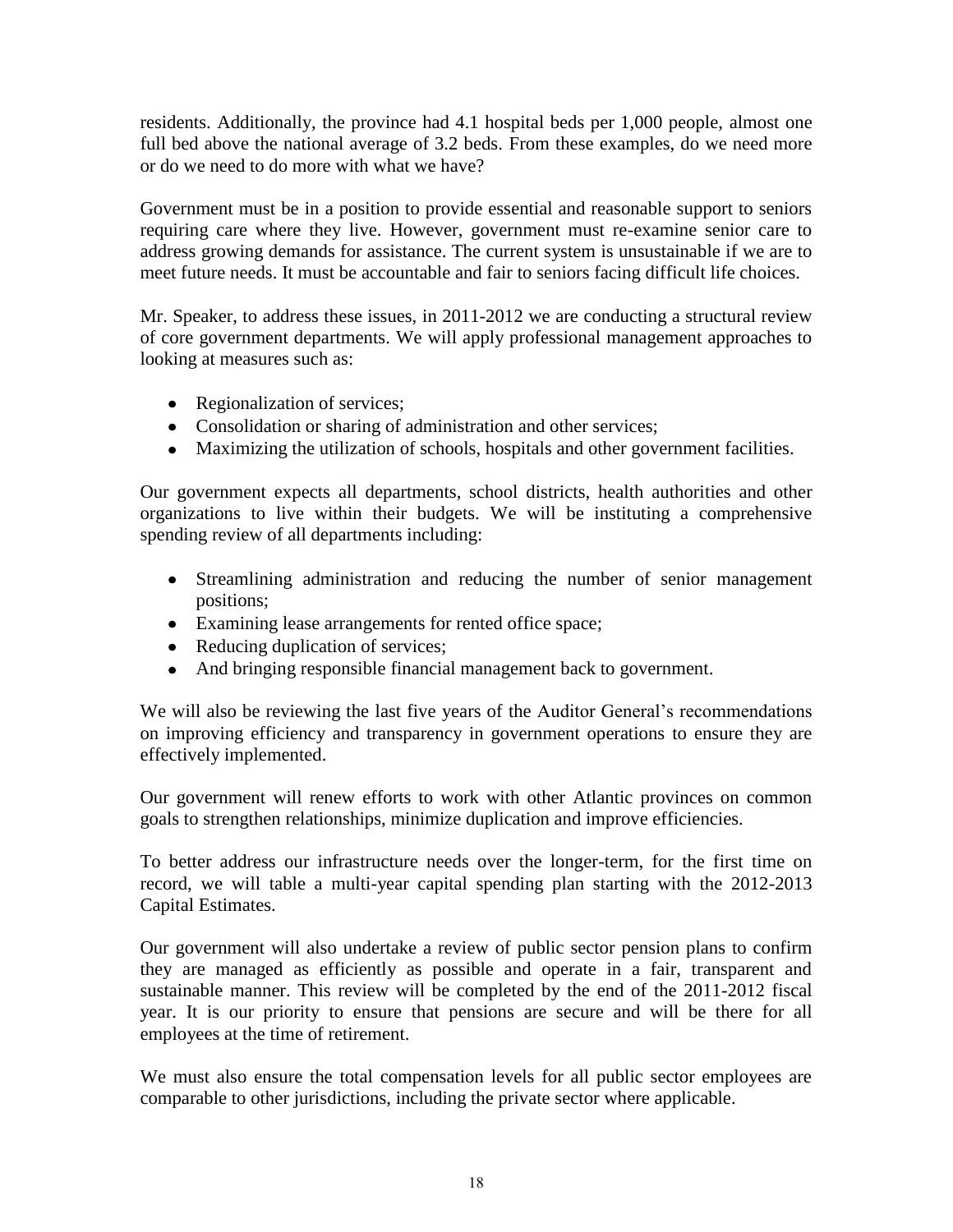<span id="page-18-0"></span>It is necessary that government members and all MLAs lead by example. The subject of generous pensions for MLAs was certainly a "hot button" issue at pre-budget consultations. The recent report by the MLA Pensions Review Panel stated that pension benefits for MLAs in New Brunswick are more generous than in some other jurisdictions. The panel's recommendations will be the basis for introducing legislation in this legislative session.

Mr. Speaker, it is important that as a government we live within our means. We do not have the tax base to support the current level of services. The reviews I have just addressed clearly indicate we are serious about "right-sizing" government spending.

New Brunswickers recognized the need for fundamental change during our pre-budget consultations. Yet it will be impossible to undertake such change without it affecting all New Brunswickers in some manner. We will look to implement this change in the most efficient, compassionate manner, and in consultation with the people. I am confident that our residents and business recognize the need to manage expectations and work together.

#### **Increasing Revenues**

On the revenue front, the province continues its protracted recovery from the economic slowdown. Furthermore, with the federal government addressing its own fiscal challenges, major federal transfer programs will be under review over the next few years. We are currently benefiting from one-time revenue protection that may not exist in the future. That being said, we will continue to work to protect the province's financial interests. In addition, we will continue to discuss with our federal colleagues ways to build on our positive relationship.

This budget includes over \$100 million in new revenue initiatives, including the delay of personal income tax rate reductions scheduled for 2012. In the coming year, we will continue to evaluate other revenue initiatives brought forward in our pre-budget consultations, such as the introduction of highway tolls in strategic areas of the province, increasing royalties on our natural resources and selling assets.

Our government takes seriously the repayment and collection of revenue owed to the province and will be implementing measures that will improve the collection of these amounts.

We will also continue to identify areas of government operations for full cost recovery.

#### **Growing the New Brunswick Economy**

Mr. Speaker, New Brunswick succeeds when all areas of the province are sharing in economic growth and creating jobs and wealth. Public sector investments must be strategic, accountable and targeted to industries and regions that have innovative and creative ideas. Unfortunately the track record of these investments has been very poor.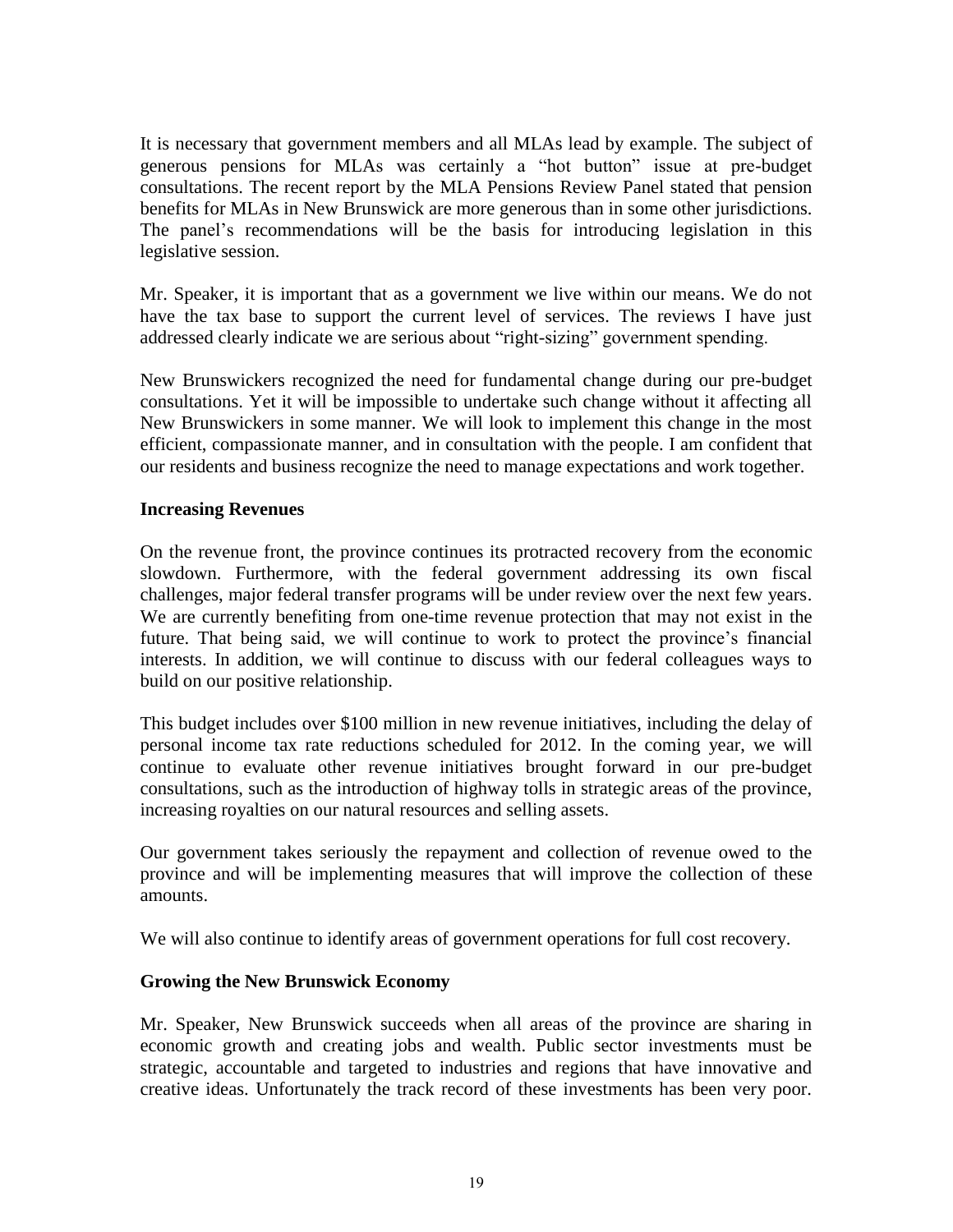We must not continue to be the Bank of New Brunswick. Financial institutions need to step up to the plate. In addition, responsible corporations and citizens should not consider taxpayer dollars as a source of easy money.

Government and the private sector are partners in growing the economy. We, as a government, must put in place the environment for business to succeed through fair and competitive taxation and regulatory systems. We must also work to restore the province's reputation as a responsible fiscal manager and a place to invest, grow and prosper. That is our pledge.

To do this, New Brunswick must maintain a competitive tax regime. Today's budget confirms our general corporate income tax rate will be lowered to 10 per cent on July 1, 2011, a rate that is competitive internationally, and includes the initial step in our commitment to cut the corporate tax rate in half for small business during this mandate.

We heard clearly in pre-budget consultations that the level of bureaucracy currently involved in navigating proposals through government is onerous and time-consuming. Our government will be refocusing economic development efforts in our province by working more closely with the private sector. Invest NB will focus on attracting new investment to our province, be a one-stop shop for potential investors to help eliminate roadblocks and ensure that our provincial economic development structures meet the needs of emerging industries. At the same time, we will be asking for greater accountability and responsibility in return.

New Brunswick has many natural resources some of which are largely developed and others that are only starting to be noticed. Our agriculture, fish, mineral, gas and energy and forest resources are important to sustaining and growing the economy and creating jobs across the province. We must provide an environment that encourages exploration, development and added value.

We must ensure our natural resource revenue potential, both renewable and nonrenewable, are returning maximum benefits to the province. For example, in the case of forestry, we must ask ourselves why the harvestable timber on Crown land is substantially lower than what is being achieved on large, privately managed operations over a comparable period of time.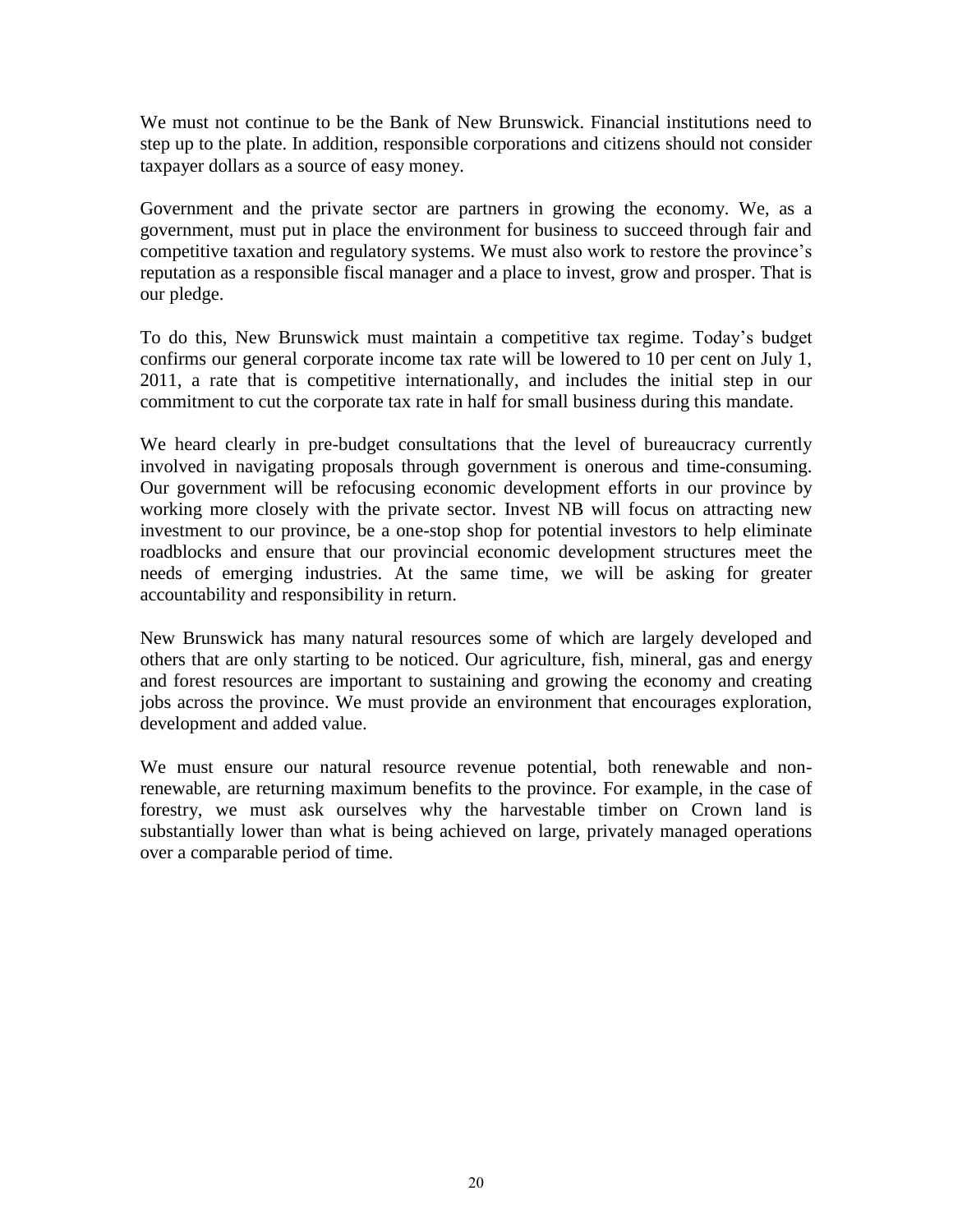#### <span id="page-20-0"></span>**Conclusion**

Mr. Speaker, on September 27, 2010 our government was elected with the knowledge that to be successful in changing the province's outlook, all New Brunswickers need to be consulted and engaged in the solutions to public problems. Our pre-budget consultations have proven New Brunswickers accept that government should provide the high quality services and programs we need and can afford, but not everything that we may want.

To illustrate that our government heard what New Brunswickers are saying, I wish to reiterate several initiatives in today's budget that resulted directly from suggestions we received through the consultation process:

- Increase in the tobacco tax and liquor profits;
- A review of public sector pensions;
- A process to identify, investigate and implement direct efficiency ideas;
- Reducing the use of portable e-mail devices and cell phones;
- Closing of government offices between Christmas and New Year's;
- Streamlining administration across government, including the health and education systems;
- Evaluation of tolls on major highways;
- And development of performance measures, targets and accountability for results in government.

Mr. Speaker, while progress has been made in the measures we have announced today, this is only the first step. It is the first step to bringing accountability and meaningful measures of performance to government services and initiatives. It is the first step to engaging all residents of this province to ensure that we are all part of solving our challenges. It is the first step in changing the culture of government.

After only five months in office we have taken a significant first step to return this province to balanced budgets through an objective and responsible approach and have cut in half the projected increase in net debt compared with what it would have been if we had not addressed the fiscal challenge. We have reduced the projected deficit of \$1 billion by more than 50 per cent through a balanced approach, instituting targeted revenue increases and significant restraint and efficiency measures.

I was asked if this is how I would address a similar financial situation in the private sector. The key difference here is we are educating our children, we are providing essential health care services to all citizens, we are supporting our seniors and we are caring for less fortunate New Brunswickers, all of a much higher calling than I previously experienced. Thus, it is extremely important that government make the necessary structural changes to any service with the appropriate evaluation, consultation and implementation and over the proper time period.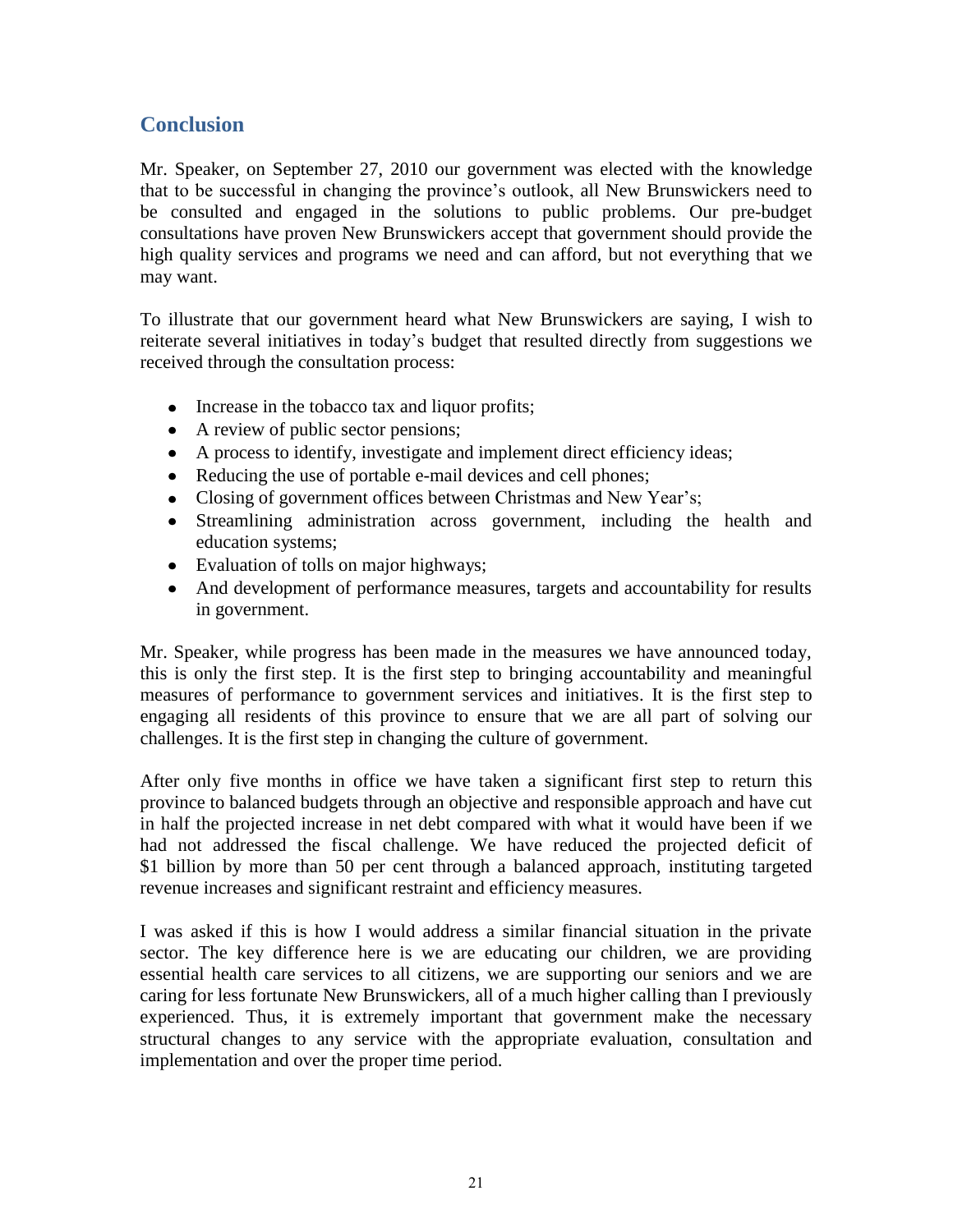The cultural change in government spending and reducing waste is underway. So too is the cultural change in managing the expectations of New Brunswickers. But like stopping a freight train in full motion, it takes time to change course fiscally and mentally. We are building the trust and the momentum necessary to achieve the ultimate success that collectively we are capable of. The 2011-2012 Budget process has illustrated in a meaningful way that government and the public can work together for substantive change. This budget is only the beginning. Together we are partners for change in the way New Brunswick, both as a government and as a province, will operate in the future.

I remain convinced that our government, together with the input of New Brunswickers, can turn our fiscal situation around and point us in a new direction. We must all be part of the solution and through a sincere and collaborative effort we are putting New Brunswick first for a change.

Thank you, Mr. Speaker.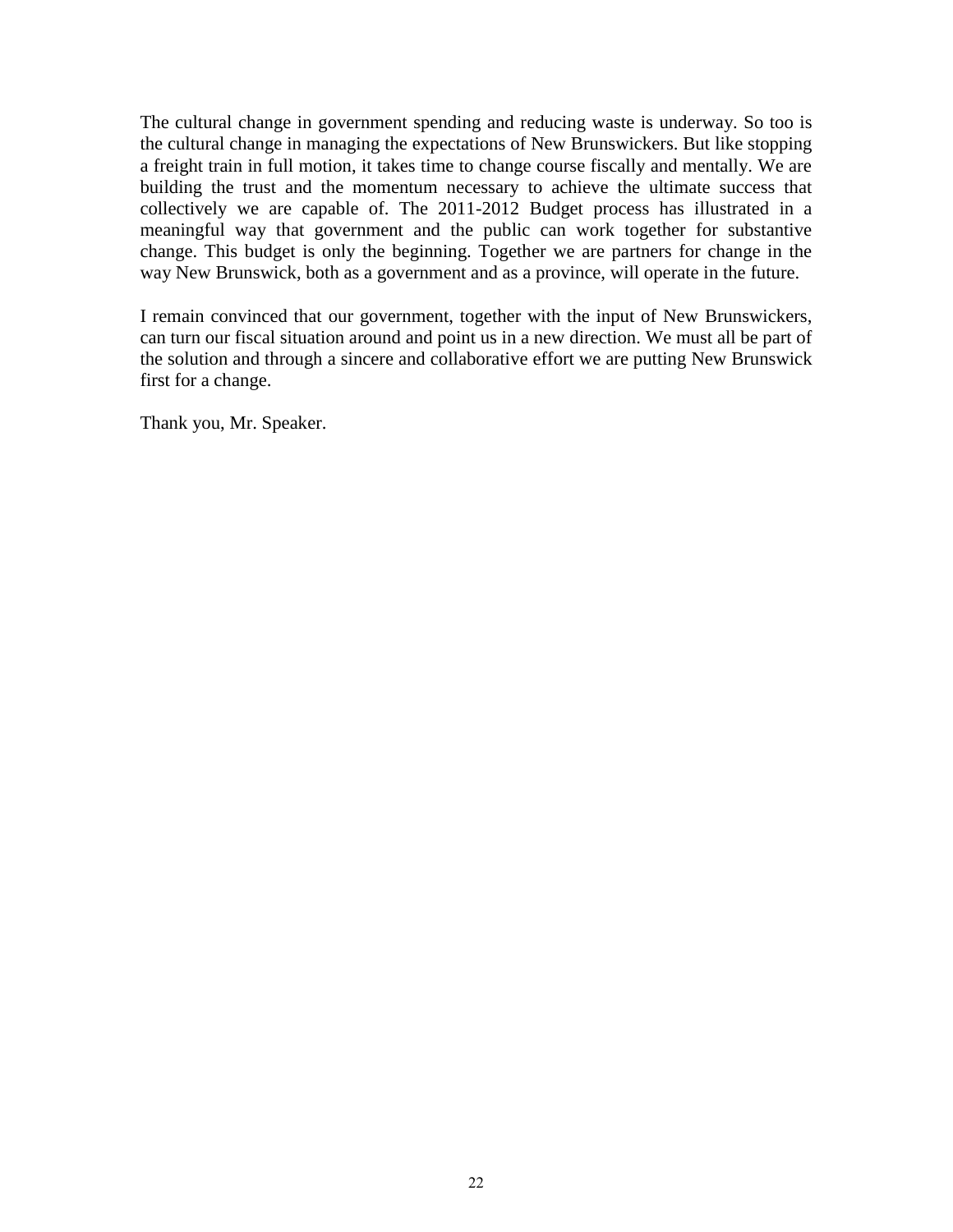#### **APPENDIX: SUMMARY BUDGET INFORMATION**

#### **COMPARATIVE STATEMENT OF SURPLUS OR DEFICIT Thousands**

**\$**

<span id="page-22-0"></span>

|                                                | <b>Year Ending March 31</b> |                        |                         |  |
|------------------------------------------------|-----------------------------|------------------------|-------------------------|--|
|                                                | 2011<br><b>Estimate</b>     | 2011<br><b>Revised</b> | 2012<br><b>Estimate</b> |  |
| <b>Revenue</b>                                 |                             |                        |                         |  |
|                                                | 6,787,350                   | 7,015,040              | 7,232,630               |  |
|                                                | 215                         | 729                    | 215                     |  |
|                                                | 56,873                      | 60,831                 | 60,678                  |  |
|                                                | 197,676                     | 149,334                | 83,548                  |  |
|                                                | 229,300                     | 222,400                | 228,600                 |  |
| Amortization of Deferred Capital Contributions | 34,229                      | 34,396                 | 36,408                  |  |
| <b>Total Revenue</b>                           | 7,305,643                   | 7,482,730              | 7,642,079               |  |
| <b>Expense</b>                                 |                             |                        |                         |  |
|                                                |                             | 7,601,486              | 7,538,713               |  |
|                                                | 95,673                      | 104,938                | 70,510                  |  |
|                                                | 63,323                      | 71,916                 | 67,728                  |  |
|                                                | 197,473                     | 136,555                | 85,965                  |  |
|                                                | 306,744                     | 307,764                | 327,985                 |  |
| <b>Total Expense</b>                           | 8,054,448                   | 8,222,659              | 8,090,901               |  |
|                                                | (748, 805)                  | (739, 929)             | (448, 822)              |  |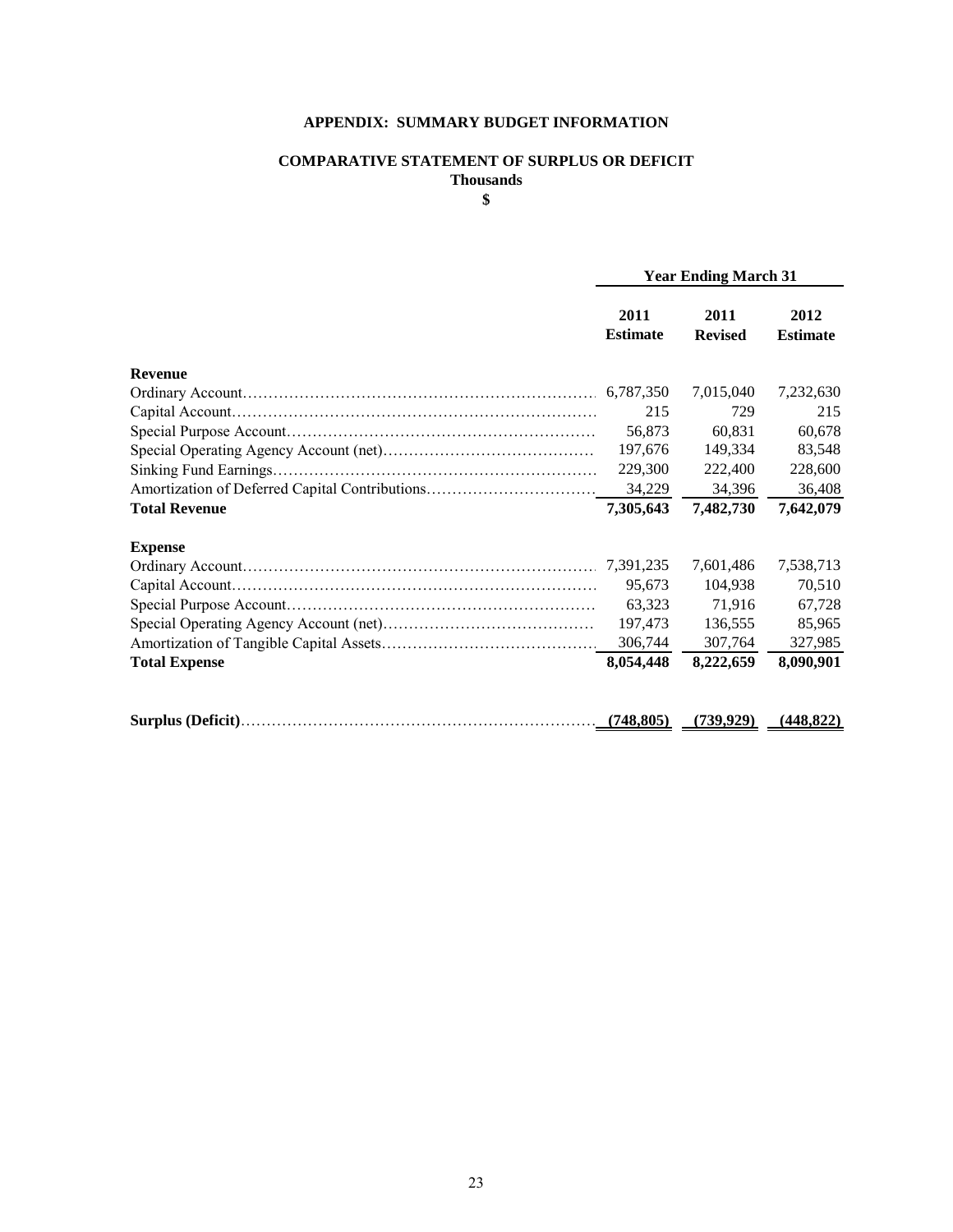#### **COMPARATIVE STATEMENT OF CHANGE IN NET DEBT Thousands**

**\$**

| <b>Year Ending March 31</b> |                        |                         |  |
|-----------------------------|------------------------|-------------------------|--|
| 2011<br><b>Estimate</b>     | 2011<br><b>Revised</b> | 2012<br><b>Estimate</b> |  |
| (748, 805)                  | (739, 929)             | (448, 822)              |  |
| (800, 382)                  | (836, 859)             | (522, 406)              |  |
| 306,744                     | 307.764                | 327,985                 |  |
| 66.677                      | 68.798                 | 49,395                  |  |
| (34,229)                    | (34,396)               | (36, 408)               |  |
|                             | (1,234,622)            | (630, 256)              |  |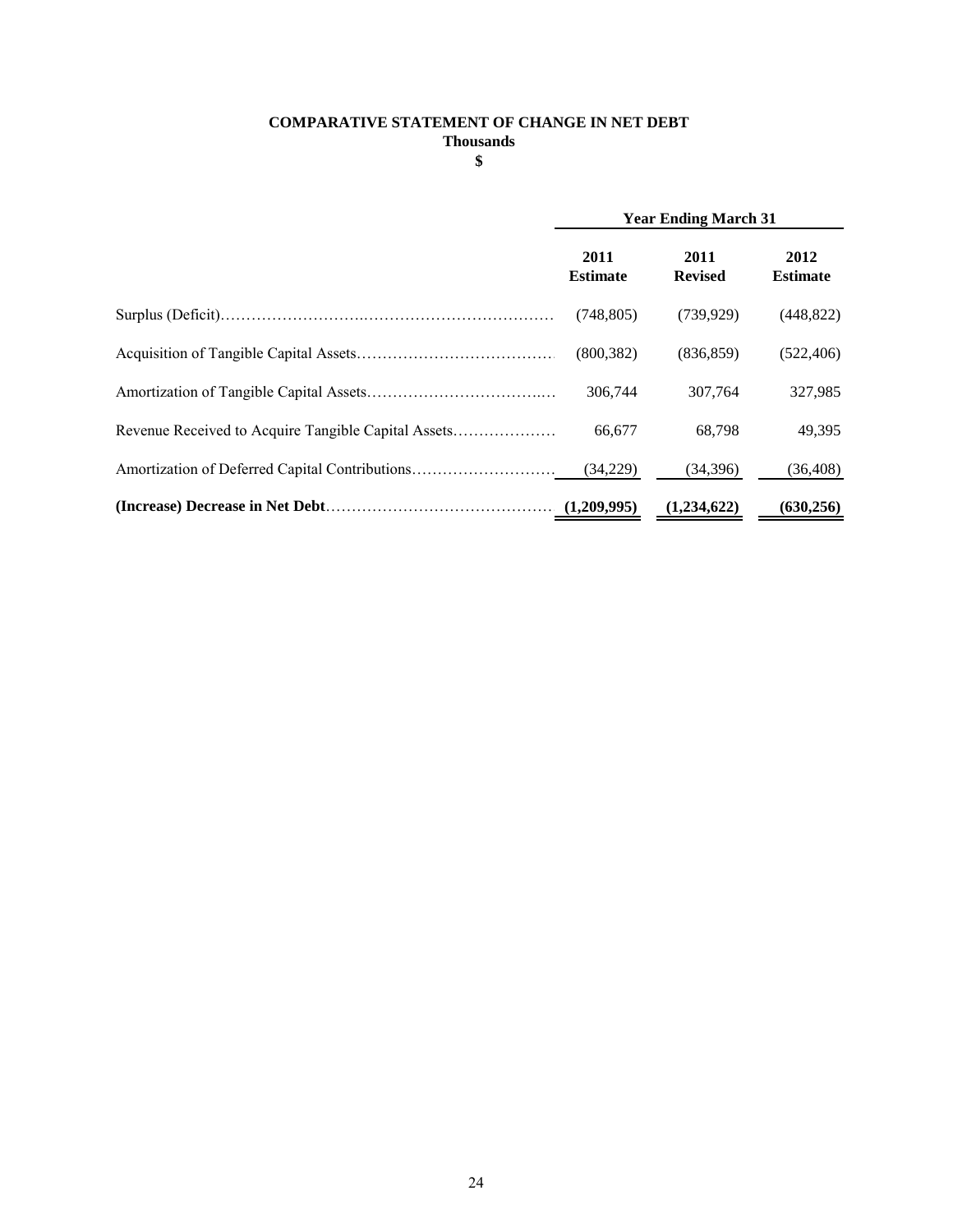#### **TOTAL REVENUE 2011-2012 Thousands \$**

| <b>DEPARTMENT</b>                                             | <b>ORDINARY</b><br><b>ACCOUNT</b> | <b>CAPITAL</b><br><b>ACCOUNT</b> | <b>SPECIAL</b><br><b>PURPOSE</b><br><b>ACCOUNT</b> | <b>SPECIAL</b><br><b>OPERATING</b><br><b>AGENCY</b><br><b>ACCOUNT (NET)</b> | <b>TOTAL</b> |
|---------------------------------------------------------------|-----------------------------------|----------------------------------|----------------------------------------------------|-----------------------------------------------------------------------------|--------------|
| Agriculture, Aquaculture and Fisheries                        | 10,223                            | $\boldsymbol{0}$                 | $\boldsymbol{0}$                                   | $\boldsymbol{0}$                                                            | 10,223       |
| <b>Business New Brunswick</b>                                 | 11,591                            | 20                               | 0                                                  | $\boldsymbol{0}$                                                            | 11,611       |
| <b>Education and Early</b><br>Childhood Development           | 29,146                            | $\boldsymbol{0}$                 | 22,834                                             | $\boldsymbol{0}$                                                            | 51,980       |
| Energy                                                        | 380                               | $\mathbf{0}$                     | 0                                                  | $\boldsymbol{0}$                                                            | 380          |
| Energy Efficiency and Conservation<br>Agency of New Brunswick | 761                               | $\boldsymbol{0}$                 | $\overline{0}$                                     | $\boldsymbol{0}$                                                            | 761          |
| Environment                                                   | 4,213                             | $\mathbf{0}$                     | 7,189                                              | $\boldsymbol{0}$                                                            | 11,402       |
| Finance                                                       | 6,172,253                         | $\theta$                         | 56                                                 | $\boldsymbol{0}$                                                            | 6,172,309    |
| Health                                                        | 39,411                            | $\theta$                         | 1,105                                              | $\boldsymbol{0}$                                                            | 40,516       |
| <b>Intergovernmental Affairs</b>                              | 155                               | $\boldsymbol{0}$                 | 0                                                  | $\boldsymbol{0}$                                                            | 155          |
| Justice and Consumer Affairs                                  | 51,131                            | $\boldsymbol{0}$                 | 449                                                | $\overline{0}$                                                              | 51,580       |
| <b>Legislative Assembly</b>                                   | 490                               | $\boldsymbol{0}$                 | $\boldsymbol{0}$                                   | $\boldsymbol{0}$                                                            | 490          |
| <b>Local Government</b>                                       | 279                               | $\theta$                         | $\overline{0}$                                     | 0                                                                           | 279          |
| <b>Natural Resources</b>                                      | 97,030                            | 40                               | 3,005                                              | $\boldsymbol{0}$                                                            | 100,075      |
| Office of the Attorney General                                | 150                               | $\theta$                         | 500                                                | $\boldsymbol{0}$                                                            | 650          |
| Other Agencies                                                | 477,544                           | $\mathbf{0}$                     | $\boldsymbol{0}$                                   | $\boldsymbol{0}$                                                            | 477,544      |
| Post-Secondary Education, Training                            |                                   |                                  |                                                    |                                                                             |              |
| and Labour                                                    | 140,998                           | $\boldsymbol{0}$                 | 2,603                                              | 853                                                                         | 144,454      |
| <b>Public Safety</b>                                          | 131,044                           | $\mathbf{0}$                     | 8,606                                              | 7,137                                                                       | 146,787      |
| <b>Regional Development Corporation</b>                       | $\overline{0}$                    | $\overline{0}$                   | $\boldsymbol{0}$                                   | 71,113                                                                      | 71,113       |
| Social Development                                            | 56,276                            | 50                               | 11,742                                             | 0                                                                           | 68,068       |
| Supply and Services                                           | 799                               | 5                                | 1,010                                              | $\boldsymbol{0}$                                                            | 1,814        |
| Tourism and Parks                                             | 3,459                             | $\mathbf{0}$                     | 79                                                 | 3,645                                                                       | 7,183        |
| Transportation                                                | 5,289                             | 100                              | $\boldsymbol{0}$                                   | 800                                                                         | 6,189        |
| Wellness, Culture and Sport                                   | 8                                 | $\overline{0}$                   | 1,500                                              | $\overline{0}$                                                              | 1,508        |
| Sub-total                                                     | 7,232,630                         | 215                              | 60,678                                             | 83,548                                                                      | 7,377,071    |
| <b>Sinking Fund Earnings</b>                                  |                                   |                                  |                                                    |                                                                             | 228,600      |
| Amortization of Deferred Capital Contributions                |                                   |                                  |                                                    |                                                                             | 36,408       |
| <b>TOTAL REVENUE</b>                                          |                                   |                                  |                                                    |                                                                             | 7,642,079    |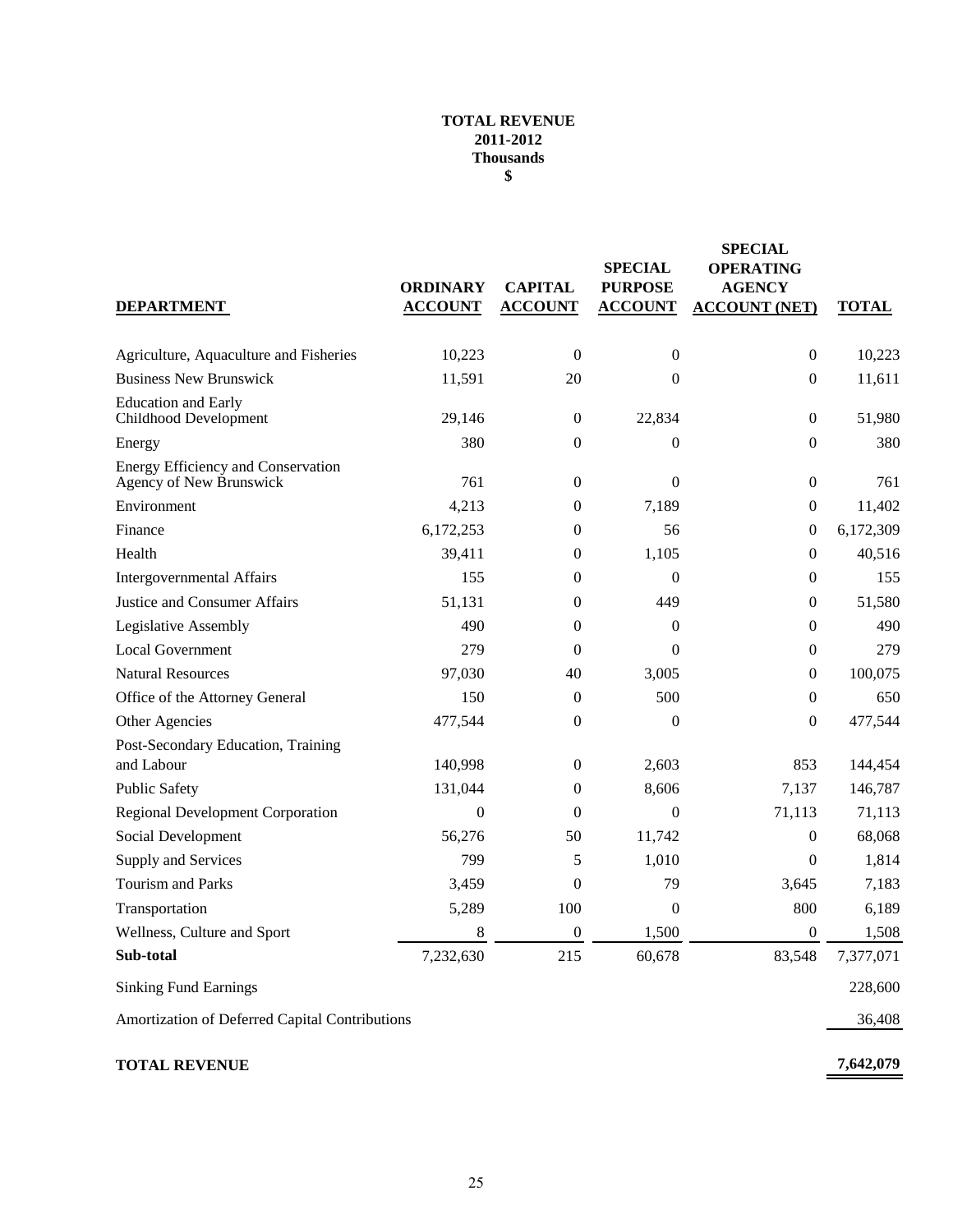#### **COMPARATIVE STATEMENT OF ESTIMATED GROSS REVENUE BY SOURCE**

**Thousands**

**\$**

|                               | <b>Year Ending March 31</b> |                        |                         |
|-------------------------------|-----------------------------|------------------------|-------------------------|
|                               | 2011<br><b>Estimate</b>     | 2011<br><b>Revised</b> | 2012<br><b>Estimate</b> |
| <b>Taxes</b>                  |                             |                        |                         |
|                               | 1,202,600                   | 1,220,000              | 1,279,000               |
|                               | 187,300                     | 257,800                | 243,600                 |
|                               | 8,000                       | 24,000                 | 39,000                  |
|                               | 420,000                     | 427,000                | 448,000                 |
|                               | 1,012,300                   | 1,051,300              | 1,083,800               |
|                               | 202,800                     | 202,800                | 247,300                 |
|                               | 101,800                     | 126,800                | 145,300                 |
|                               | 645                         | 640                    | 640                     |
|                               | 41,888                      | 42,748                 | 43,154                  |
|                               | 7,000                       | 6,200                  | 6,400                   |
|                               | $\overline{0}$              | 7,235                  | $\Omega$                |
|                               | 8,000                       | 16,000                 | 14,000                  |
|                               | 3,192,333                   | 3,382,523              | 3,550,194               |
|                               | 349,026                     | 337,559                | 423,870                 |
|                               | 118,862                     | 119,519                | 122,167                 |
|                               | 246,722                     | 268,806                | 289,630                 |
|                               | 83,580                      | 82,715                 | 85,920                  |
|                               | 8,515                       | 8,872                  | 8,956                   |
|                               | 29,313                      | 33,716                 | 29,447                  |
|                               |                             | 4,233,710              | 4,510,184               |
| Unconditional Grants - Canada |                             |                        |                         |
|                               |                             | 1,661,000              | 1,632,600               |
|                               | 589,600                     | 579,400                | 605,700                 |
|                               | 246,800                     | 246,800                | 251,400                 |
|                               | 5,535                       | 5,517                  | 5,459                   |
|                               | 1,938                       | 1,938                  | 1,938                   |
|                               | 2,504,873                   | 2,494,655              | 2,497,097               |
|                               | 254,126                     | 286,675                | 225,349                 |
|                               |                             | 2,781,330              | 2,722,446               |
|                               |                             | 7,015,040              | 7,232,630               |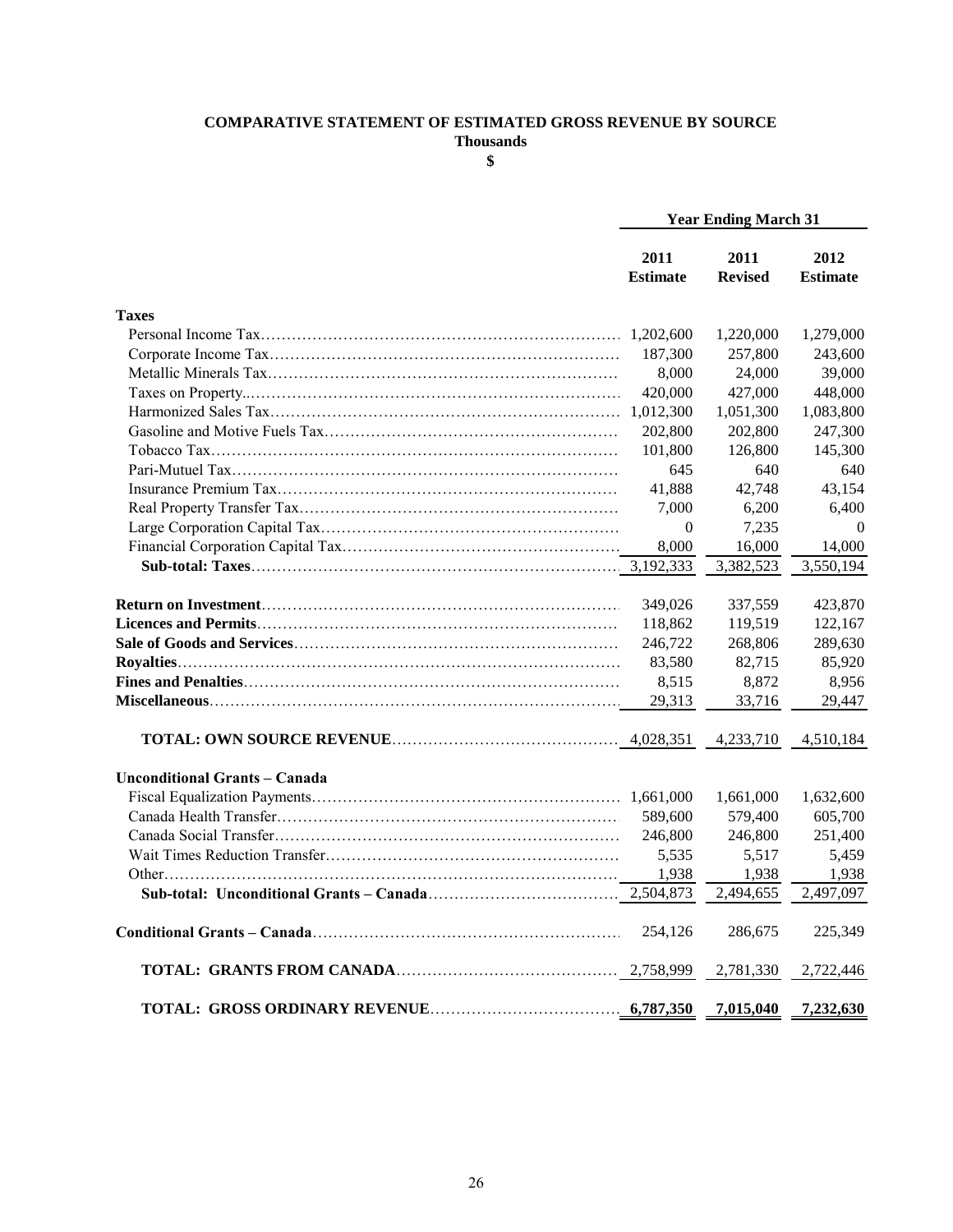#### **TOTAL EXPENSE 2011-2012 Thousands \$**

|                                                               | <b>ORDINARY</b> | <b>CAPITAL</b>   | <b>SPECIAL</b><br><b>PURPOSE</b> | <b>SPECIAL</b><br><b>OPERATING</b><br><b>AGENCY</b> |              |
|---------------------------------------------------------------|-----------------|------------------|----------------------------------|-----------------------------------------------------|--------------|
| <b>DEPARTMENT</b>                                             | <b>ACCOUNT</b>  | <b>ACCOUNT</b>   |                                  | <b>ACCOUNT ACCOUNT (NET)</b>                        | <b>TOTAL</b> |
| Agriculture, Aquaculture and Fisheries                        | 40,372          | 400              | $\mathbf{0}$                     | $\mathbf{0}$                                        | 40,772       |
| <b>Business New Brunswick</b>                                 | 31,341          | $\boldsymbol{0}$ | 0                                | 0                                                   | 31,341       |
| <b>Education and Early</b><br>Childhood Development           | 1,052,184       | $\boldsymbol{0}$ | 22,834                           | $\boldsymbol{0}$                                    | 1,075,018    |
| Energy                                                        | 2,910           | $\boldsymbol{0}$ | 0                                | $\mathbf{0}$                                        | 2,910        |
| Energy Efficiency and Conservation<br>Agency of New Brunswick | 17,040          | $\boldsymbol{0}$ | $\overline{0}$                   | $\theta$                                            | 17,040       |
| Environment                                                   | 16,563          | $\boldsymbol{0}$ | 4,500                            | $\theta$                                            | 21,063       |
| <b>Executive Council Office</b>                               | 5,623           | 0                | $\theta$                         | $\theta$                                            | 5,623        |
| Finance                                                       | 20,522          | 0                | 56                               | $\overline{0}$                                      | 20,578       |
| <b>General Government</b>                                     | 647,853         | $\boldsymbol{0}$ | $\theta$                         | 0                                                   | 647,853      |
| Health                                                        | 2,534,448       | $\boldsymbol{0}$ | 1,750                            | 0                                                   | 2,536,198    |
| Intergovernmental Affairs                                     | 3,066           | $\theta$         | 0                                | $\mathbf{0}$                                        | 3,066        |
| Justice and Consumer Affairs                                  | 43,470          | $\theta$         | 449                              | $\overline{0}$                                      | 43,919       |
| Legislative Assembly                                          | 20,513          | $\Omega$         | $\theta$                         | $\overline{0}$                                      | 20,513       |
| <b>Local Government</b>                                       | 119,808         | 160              | 0                                | 0                                                   | 119,968      |
| Maritime Provinces Higher Education<br>Commission             | 274,101         | 7,500            | $\theta$                         | $\mathbf{0}$                                        | 281,601      |
| <b>Natural Resources</b>                                      | 111,401         | 310              | 2,847                            | $\theta$                                            | 114,558      |
| Office of the Attorney General                                | 17,538          | $\theta$         | 325                              | 0                                                   | 17,863       |
| Office of Human Resources                                     | 3,092           | $\boldsymbol{0}$ | 0                                | $\overline{0}$                                      | 3,092        |
| Office of the Premier                                         | 1,590           | $\boldsymbol{0}$ | $\boldsymbol{0}$                 | 0                                                   | 1,590        |
| Post-Secondary Education, Training<br>and Labour              | 304,033         | $\boldsymbol{0}$ | 2,573                            | 2,553                                               | 309,159      |
| <b>Public Safety</b>                                          | 135,862         | $\Omega$         | 9,798                            | 7,272                                               | 152,932      |
| <b>Regional Development Corporation</b>                       | 74,244          | 4,585            | $\overline{0}$                   | 84,537                                              | 163,366      |
| Service of the Public Debt                                    | 679,993         | $\boldsymbol{0}$ | 0                                | $\mathbf{0}$                                        | 679,993      |
| Social Development                                            | 1,018,733       | 500              | 18,979                           | $\boldsymbol{0}$                                    | 1,038,212    |
| Supply and Services                                           | 125,226         | 24,092           | 2,062                            | 0                                                   | 151,380      |
| Tourism and Parks                                             | 28,959          | 500              | 55                               | 3,889                                               | 33,403       |
| Transportation                                                | 189,136         | 32,463           | $\boldsymbol{0}$                 | (12, 286)                                           | 209,313      |
| Wellness, Culture and Sport                                   | 19,092          | $\boldsymbol{0}$ | 1,500                            | $\boldsymbol{0}$                                    | 20,592       |
| Sub-total                                                     | 7,538,713       | 70,510           | 67,728                           | 85,965                                              | 7,762,916    |
| Amortization of Tangible Capital Assets                       |                 |                  |                                  |                                                     | 327,985      |

#### **TOTAL EXPENSE 8,090,901**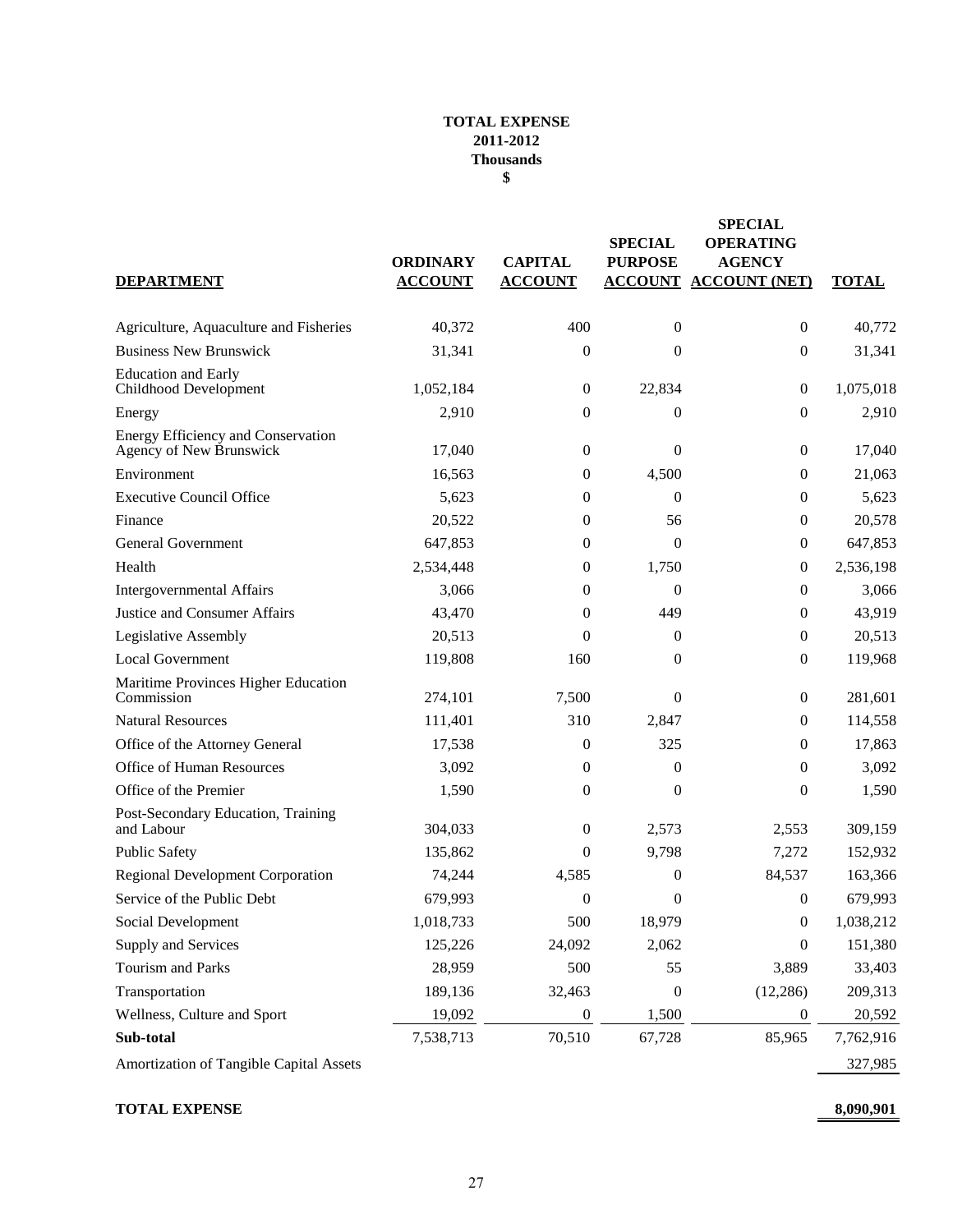#### *FISCAL RESPONSIBILITY AND BALANCED BUDGET ACT*

#### **Millions**

#### **\$**

| 2007-2008 to 2010-2011 Fiscal Period<br><b>Year Ending March 31</b> |                |                   |                        |  |  |
|---------------------------------------------------------------------|----------------|-------------------|------------------------|--|--|
| 2008<br>Actual                                                      | 2009<br>Actual | 2010<br>Actual    | 2011<br><b>Revised</b> |  |  |
| 6,962.3<br>0.0                                                      | 7,112.8<br>0.0 | 6,989.9<br>(79.3) | 7,482.7<br>(140.2)     |  |  |
| 6.962.3                                                             | 7.112.8        | 6.910.6           | 7.342.5                |  |  |
| 6,875.6                                                             | 7,305.1        | 7,727.8           | 8,222.7                |  |  |
| 86.7                                                                | (192.3)        | (817.2)           | (880.2)                |  |  |
| 0.0                                                                 | 86.7           | (105.6)           | (922.8)                |  |  |
| 86.7                                                                | (105.6)        | (922.8)           | (1,803.0)              |  |  |

#### **2011-2012 to 2014-2015 Fiscal Period Year Ending March 31**

| 2012<br><b>Estimate</b> |
|-------------------------|
| 7.642.1                 |
| 0.0                     |
| 7.642.1                 |
| 8,090.9                 |
| (448.8)                 |
| 0.0                     |
| (448.8)                 |

| <b>Year Ending March 31</b> |         |         |         |         |          |  |
|-----------------------------|---------|---------|---------|---------|----------|--|
| 2007                        | 2008    | 2009    | 2010    | 2011    | 2012     |  |
| 6.575.9                     | 6.949.2 | 7.387.8 | 8.353.0 | 9.587.7 | 10,217.9 |  |
| 25.884                      | 27,044  | 27.376  | 27.497  | 28.597  | 29.512   |  |
| 25.4%                       | 25.7%   | 27.0%   | 30.4%   | 33.5%   | 34.6%    |  |

**Note:** Columns may not add due to rounding.